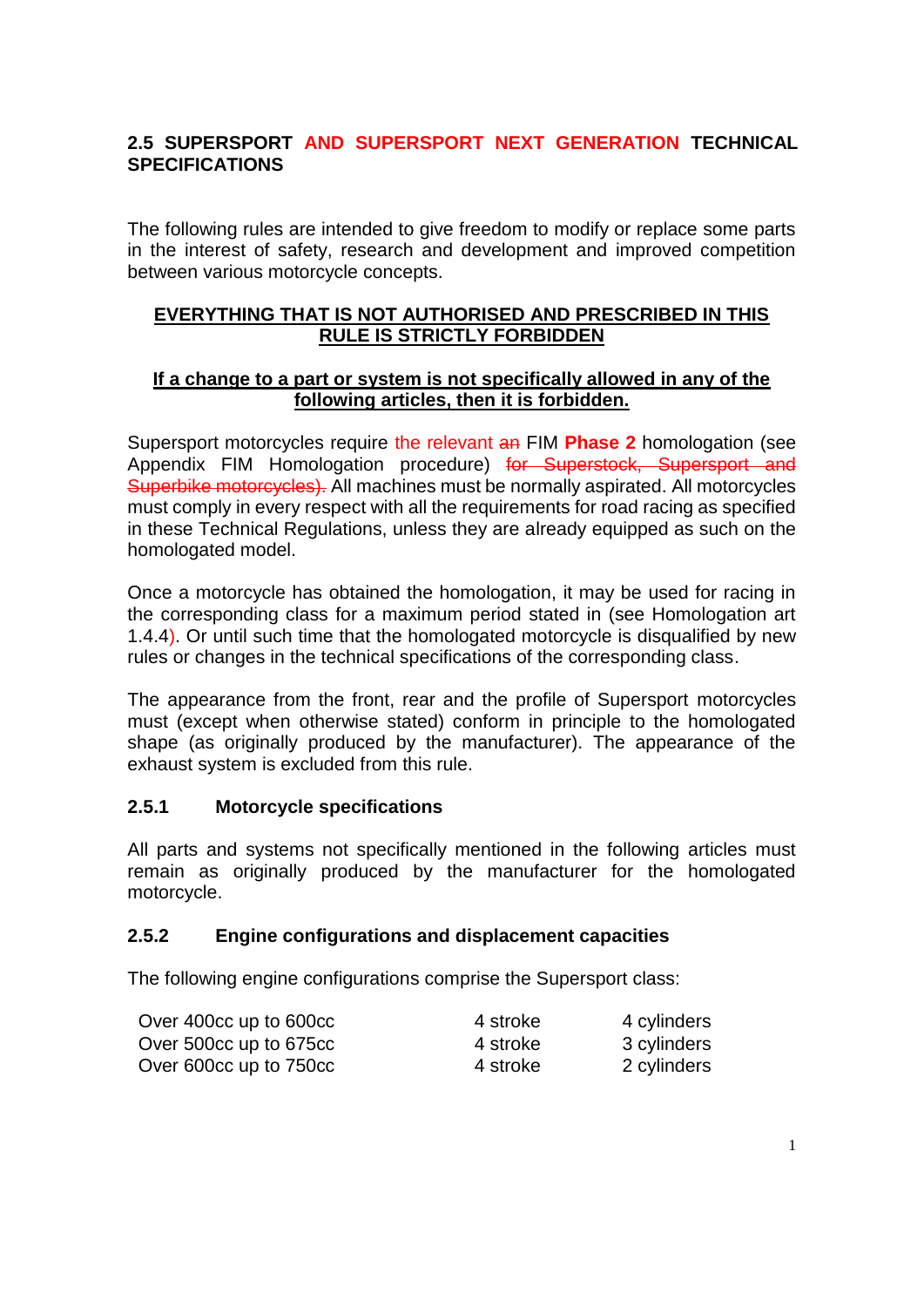The displacement capacity bore and stroke must remain at the homologated size. Modifying the bore and stroke to reach class limits is not allowed.

**Machines outside of these classifications will be considered upon application by the FIM and DWO. They must be equipped with a Ride by Wire throttle system (OEM or as part of a compulsory kit). If approved these machines will be known as Supersport Next Generation Machines.**

**Manufacturers may resubmit currently homologated machines as Supersport Next Generation.**

**2023: All machines must meet requirements of the Supersport Next Generation regulations**

### **2.5.3 Balancing various motorcycle concepts**

In order to equalize the performance of motorcycles used in the Supersport World Championship, A system of performance enhancements or restrictions **'balancing factors'** may be applied – including but not limited to:

- Concession Parts
- Torque limited map with Rev Limit
- Minimum Weight
- Air restrictor
- Modifications

but not limited to concession parts, minimum weight, air restrictor or Rev Limit) may be developed or applied according to their respective racing performances.) The decision to apply a balancing system to a motorcycle will be taken by the Superbike Commission at any time deemed necessary to ensure fair competition.

The eligible concession parts **(and modifications)** supersede all the following regulations (Supersport).

The **range of** concession parts are decided by mutual agreement of SBK Commission and the manufacturers.

These agreed concession parts will be declared eligible and will be documented in the Eligible Parts for Competition List.

**The specification of Supersport Next Generation machines will be agreed between the machine manufacturer and the FIM SBK Technical Director. The specification will be published in the Eligible Parts for Competition List and will supersede all of the following regulations. The specification will be fixed for the entire season.** 

Balancing level will be continued between seasons.

#### **2.5.3.1 Balancing Calculation**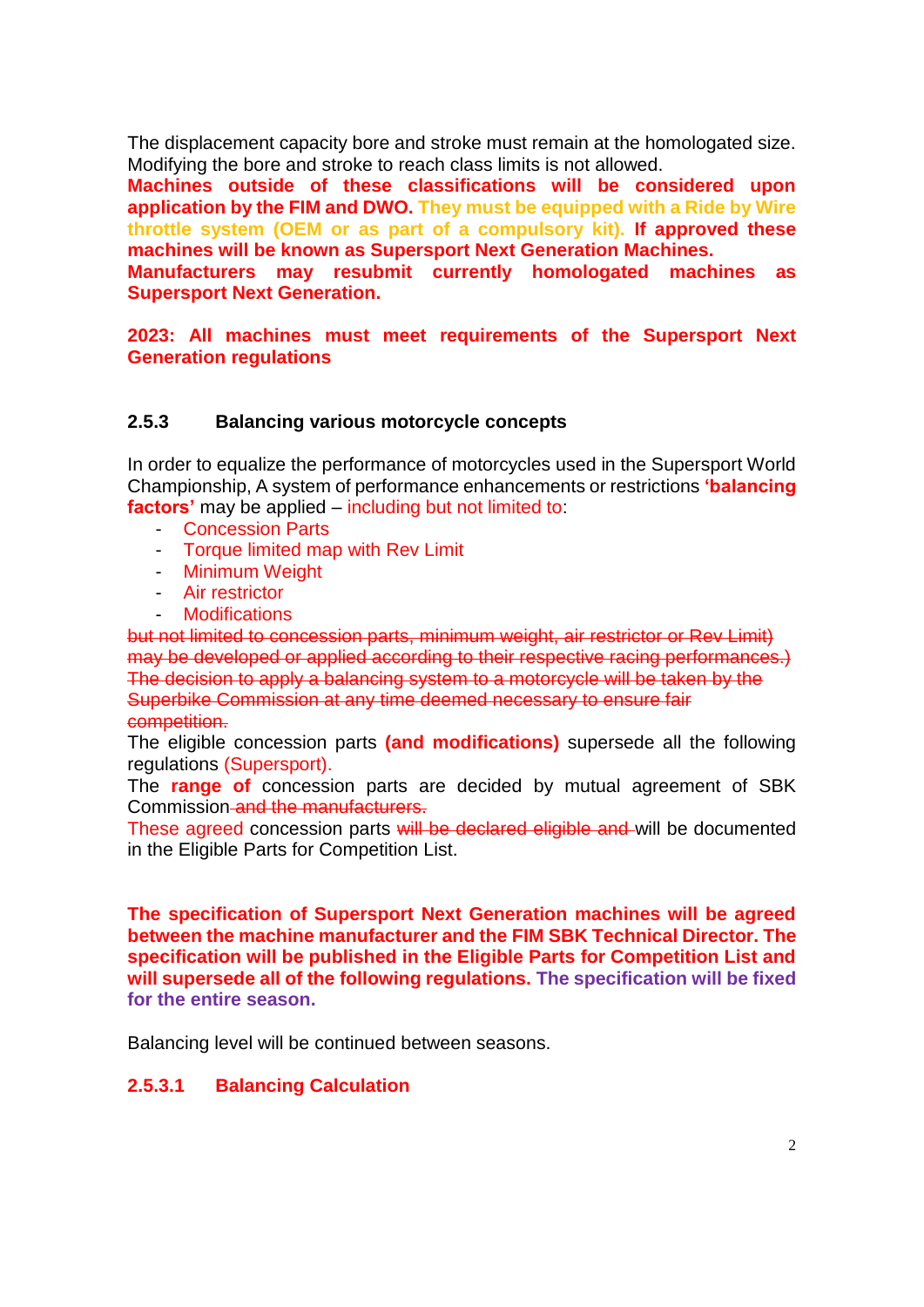- **1) The DWO algorithm will be used to analyse the performance of the machines relative to one another.**
- **2) The algorithm may include but not be limited to the following signals:**
	- **a. Lap time relative to all other competitors**
	- **b. Speed traps**
	- **c. Number of riders per brand**
	- **d. Anticipated individual rider performance**
		- **i. Per track**
		- **ii. Considering preceding rounds**
	- **e. Race results**
	- **f. Laps led**
	- **g. Overall race time**
	- **h. Change in balance following any rpm limiter changes**
	- **i. Bias towards recent results reflecting current performance**
	- **j. Any concession part updates being applied**
- **3) The balancing factors may be updated (according to Art. 2.5.3) at the end of every 3rd event provided at least 3 events remain in the season. The balance will be weighted to the data collected during the previous 6 events.**
- **4) The primary method of balancing will be torque limited maps updated in increments of +- x %**
- **5) The balancing factors may also be updated at the end of the season.**
- **6) FIM/DWO reserves the right to update the rpm balance at their discretion in the case of an imbalance.**

| <b>RPM Limit</b>          |                  |             |
|---------------------------|------------------|-------------|
| <b>Brand</b>              | <b>Type</b>      | Limit       |
| Ducati Panigale V2*       | <b>2cy 955cc</b> | 11, xxx rpm |
| Honda CBR600RR            | 4cy 600cc        | 16,400 rpm  |
| Kawasaki ZX-6R            | 4cy 600cc        | 16,400 rpm  |
| Kawasaki ZX-636R**        | 4cy 636cc        | 16, xxx rpm |
| MV Agusta F3              | 3cy 675cc        | 15,800 rpm  |
| MV Agusta F3 800*         | <b>3cy 800cc</b> | 14, xxx rpm |
| MV Agusta F3 Superveloce* | <b>3cy 800cc</b> | 14, xxx rpm |
| Suzuki GSX-R600           | 4cy 600cc        | 16,400 rpm  |
| Suzuki GSX-R750***        | <b>4cy 750cc</b> | xx, xxx rpm |
| Triumph 675R              | 3cy 675cc        | 15,500 rpm  |
| Triumph ST765RS*          | <b>3cy 765cc</b> | 14, xxx rpm |
| Yamaha YZF-R6             | 4cy 600cc        | 16,400 rpm  |

#### **2.5.3.2 Rev Limit**

\* As Supersport Next Generation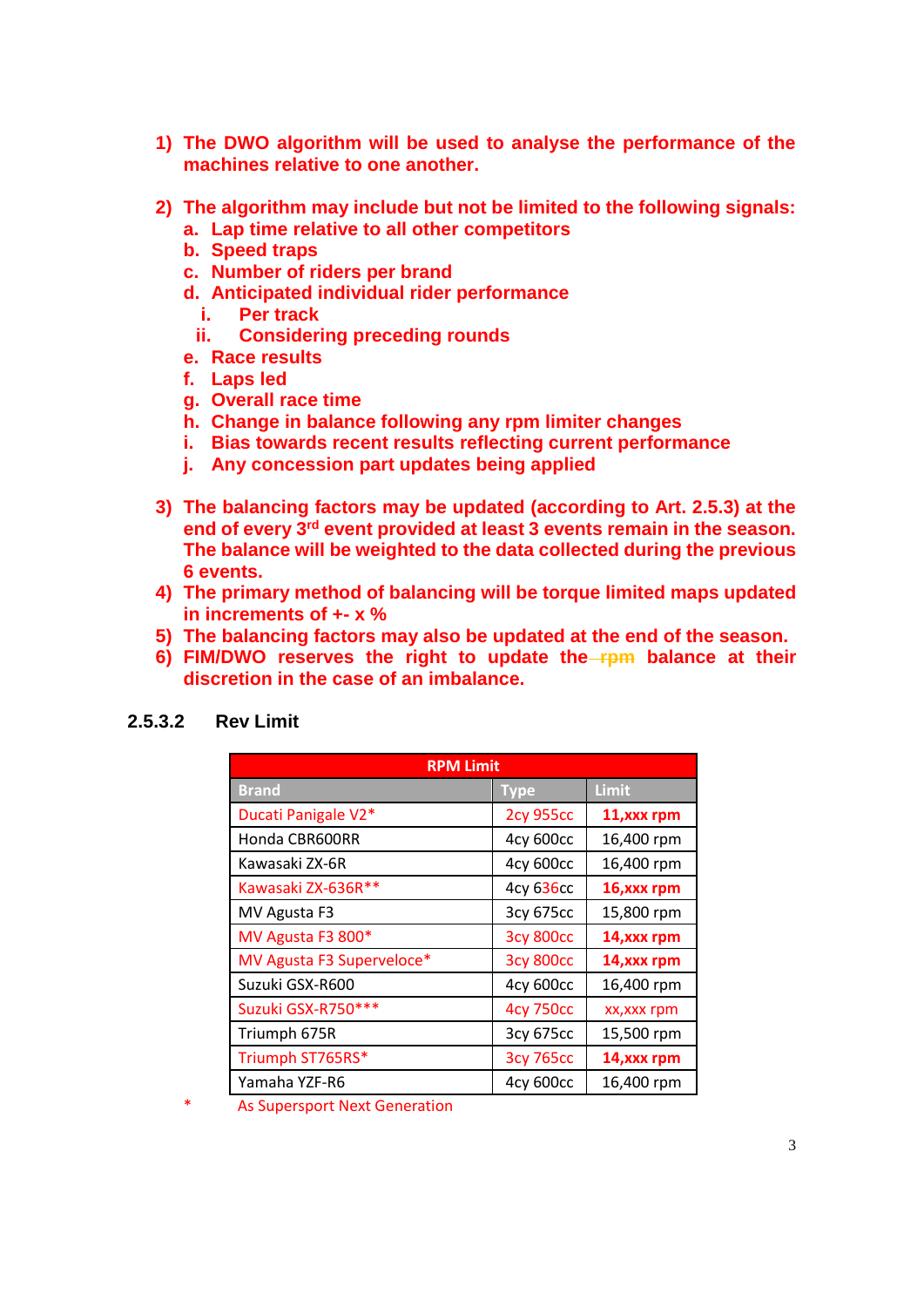\*\* 2023

Pending

### **2.5.4 Minimum weight**

| <b>Weight Limit</b>      |                       |                       |
|--------------------------|-----------------------|-----------------------|
| Rrand<br>二連 無名言言をつ       | Tyne<br><b>MARKET</b> | Limit<br>コミニミニス       |
| Honda CBR600RR           | 4cy 600cc             | $460 \text{ kg}$      |
| Kawasaki ZX-6R           | 4cy 600cc             | $161$ kg              |
| <b>MV Agusta F3</b>      | 3cy 675cc             | 160 kg                |
| Suzuki GSX-R600          | 4cy 600cc             | $161$ kg              |
| Triumph 675R             | 3cy 675cc             | $161$ kg              |
| <del>Yamaha YZF-R6</del> | 4 <del>cy 600cc</del> | $161$ kg<br>᠊ᡸᡃᠣᡃ᠇᠆ᠩᡵ |

|                           | <b>Bike Weight</b>     |                        | <b>Combined Minimum</b><br>Bike and Rider Weight* |
|---------------------------|------------------------|------------------------|---------------------------------------------------|
| <b>Brand</b>              | Hard<br><b>Minimum</b> | Soft<br><b>Maximum</b> |                                                   |
| Ducati Panigale V2*       | 161 kg                 | 173 kg                 | 242 kg                                            |
| Honda CBR600RR            | 161 kg                 | 173 kg                 | 242 kg                                            |
| Kawasaki ZX-6R            | 161 kg                 | 173 kg                 | 242 kg                                            |
| Kawasaki ZX-636R**        | 161 kg                 | 173 kg                 | 242 kg                                            |
| MV Agusta F3              | 161 kg                 | 173 kg                 | 242 kg                                            |
| MV Agusta F3 800*         | 161 kg                 | 173 kg                 | 242 kg                                            |
| MV Agusta F3 Superveloce* | 161 kg                 | 173 kg                 | 242 kg                                            |
| Suzuki GSX-R600           | 161 kg                 | 173 kg                 | 242 kg                                            |
| Suzuki GSX-R750***        | 161 kg                 | 173 kg                 | 242 kg                                            |
| Triumph 675R              | 161 kg                 | 173 kg                 | 242 kg                                            |
| Triumph ST765RS*          | 161 kg                 | 173 kg                 | 242 kg                                            |
| Yamaha YZF-R6             | 161 kg                 | 173 kg                 | 242 kg                                            |

- a. **Combined weight is the weight of the rider (in full racing equipment) and motorcycle, as used on track.**
- b. **IF the motorcycle has achieved or exceeded the 'Soft Maximum Weight' then the combined minimum weight does not need to be reached. The motorcycle alone may never at any time be below the 'Hard Minimum Weight'.**
- c. At any time during the event, the weight of the whole motorcycle (including the tank and its contents) must not be less than the minimum weight.
- d. There is no tolerance on the minimum weight of the motorcycle **or rider**.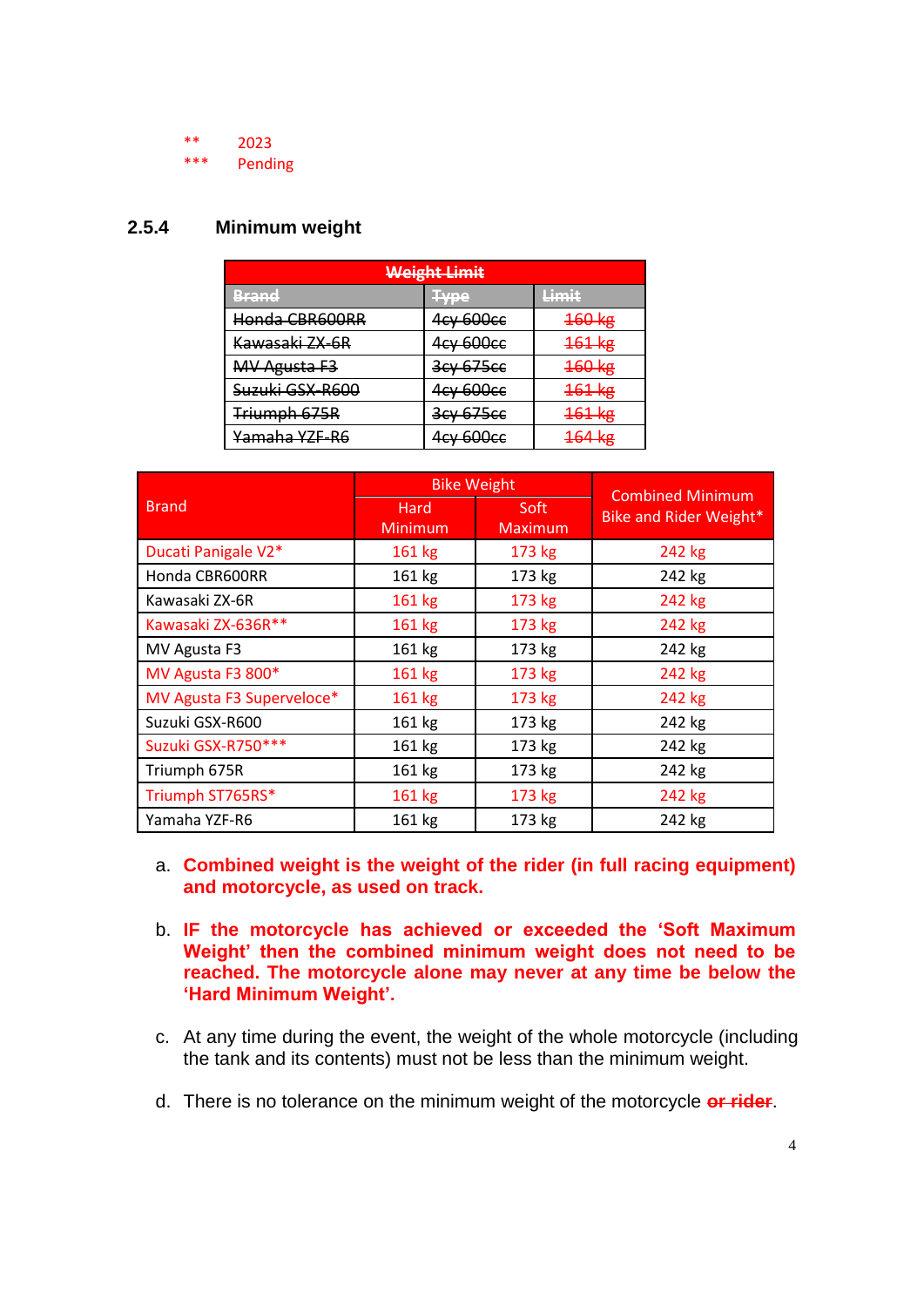- e. During the final technical inspection at the end of the race, the selected motorcycles will be weighed in the condition they finished the race, and **t**he established weight limit must be met in this condition. Nothing may be added to the motorcycle. This includes all fluids.
- f. During the practice and qualifying sessions, riders may be asked to submit their motorcycle to a weight control. In all cases the rider must comply with this request.
- g. The use of ballast is allowed to stay over the minimum weight limit and may be required due to the handicap system. The use of ballast and weight handicap must be declared to the FIM SBK Technical Director at the preliminary checks.

#### **2.5.5 Numbers and number plates**

The background colours and figures (numbers) for Supersport are a white background with blue numbers:

| The sizes for all the front numbers are: | Minimum height: | 140 mm          |
|------------------------------------------|-----------------|-----------------|
|                                          | Minimum width:  | 80 mm           |
|                                          | Minimum stroke: | $25 \text{ mm}$ |
|                                          | Minimum space   |                 |
|                                          | between numbers | $10 \text{ mm}$ |
| The sizes for all the side numbers are:  | Minimum height: | 120 mm          |
|                                          | Minimum width:  | 70 mm           |
|                                          | Minimum stroke: | 20 mm           |
|                                          | Minimum space   |                 |
|                                          | between numbers | 10 mm           |
|                                          |                 |                 |

The allocated number (& plate) for the rider must be affixed on the motorcycle as follows:

- a. The numbers must use the design/font and precise colours prescribed by DWO in for the season (Industry Ultra Italic). The reigning World Champion if using the number one plate is excepted from this but the design must be approved by the FIM SBK Technical Director in advance.
- b. Only single or double digit numbers will be allowed.
- c. Once on the front, either in the centre of the fairing or slightly off to one side. The number must be centered on the white background with no advertising within 25mm in all directions.
- d. Once on each side on the lower rear portion of the lower fairing. The number must be centred on the white background. Any change to this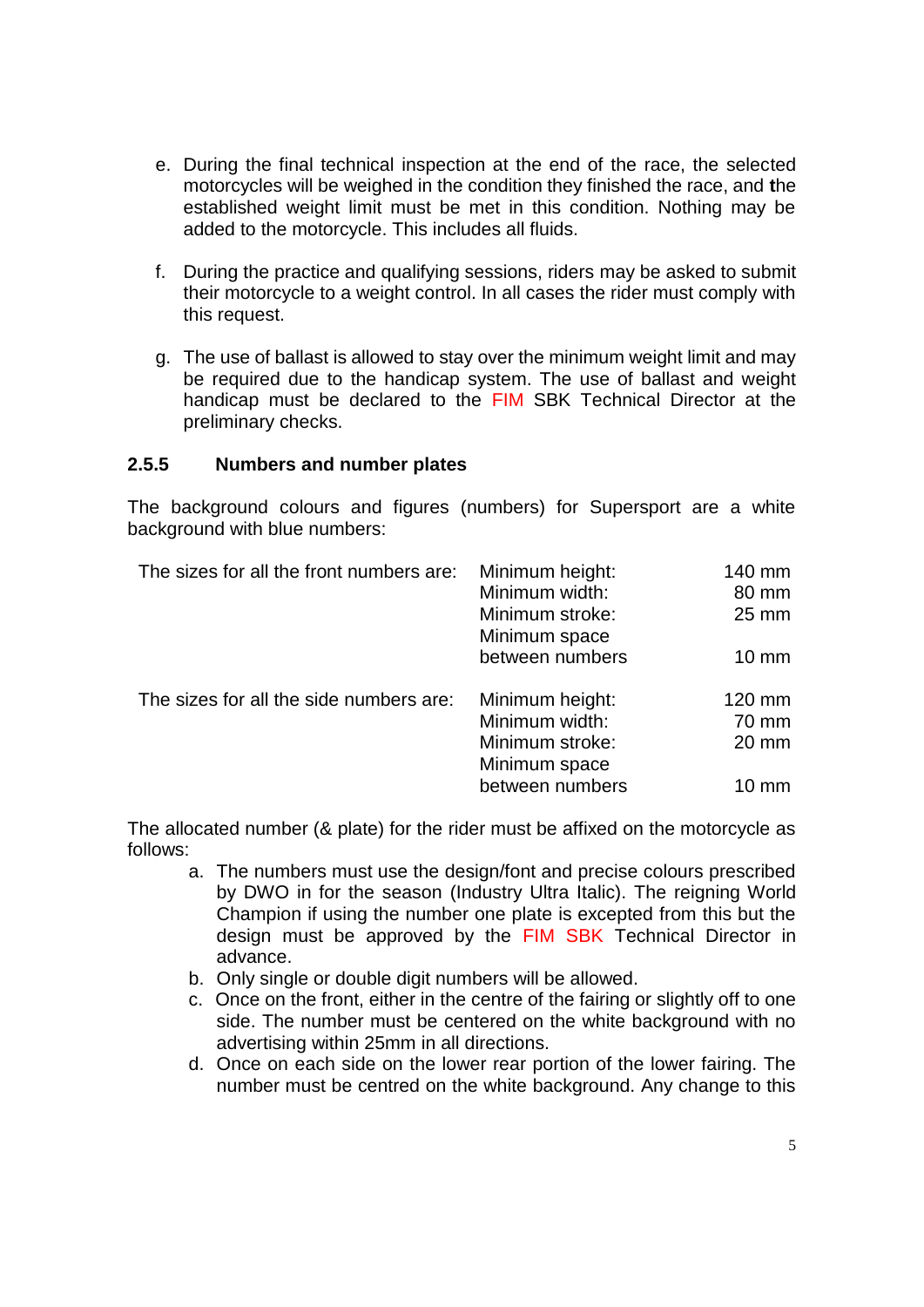position must be pre-approved a minimum of 2 weeks before the first race by the FIM SBK Technical Director.

- e. A single outline is permitted and the outline must be of a contrasting colour and the maximum width of the outline is 3mm. The background colour must be clearly visible around all edges of the number (including outline). Reflective or mirror type numbers are not permitted.
- f. Numbers cannot overlap.
- g. No machine may enter the circuit if it does not meet the above regulations. If the rider does enter the circuit then no lap times will be recorded and Race Direction will at their discretion black flag the rider.

In case of a dispute concerning the legibility of numbers, the decision of the FIM SBK Technical Director will be final.

#### **2.5.6 Fuel**

See article 2.8 for full Fuel regulations **– Only the official World Supersport fuel may be used.** 

#### **2.5.7 Tyres**

a. *For single race events:*

For 2021 the maximum number of tyres, of any type, available to each rider during the event will be 15 (7 front tyres– 8 rear tyres).

**For 2022 the maximum number of tyres, of any type, available to each rider during the event will be 13 (6 front tyres– 7 rear tyres).**

*For double race events:*

For 2021 the maximum number of tyres, of any type, available to each rider during the event will be 17 (8 front tyres– 9 rear tyres).

**For 2022 the maximum number of tyres, of any type, available to each rider during the event will be 15 (7 front tyres– 8 rear tyres).**

- b. A maximum of 9 tyres per rider can be mounted per rider at any time.
- c. The maximum number of each type or option of tyre is according to the 'allocation list' at each event. This is event specific and supplied to teams by the official tyre supplier. It is the same for every rider in the class. Tyre types may not be exchanged between riders. The official tyre supplier will ensure that each riders allocation limits are adhered to.
- d. **The official tyre supplier must supply a minimum of 2 front and 2 rear options with a minimum allocation of 6 of each type.**
- e. With the consultancy of the FIM SBK Technical Director and the official tyre supplier only Race Direction may alter the 'allocation list' during an event.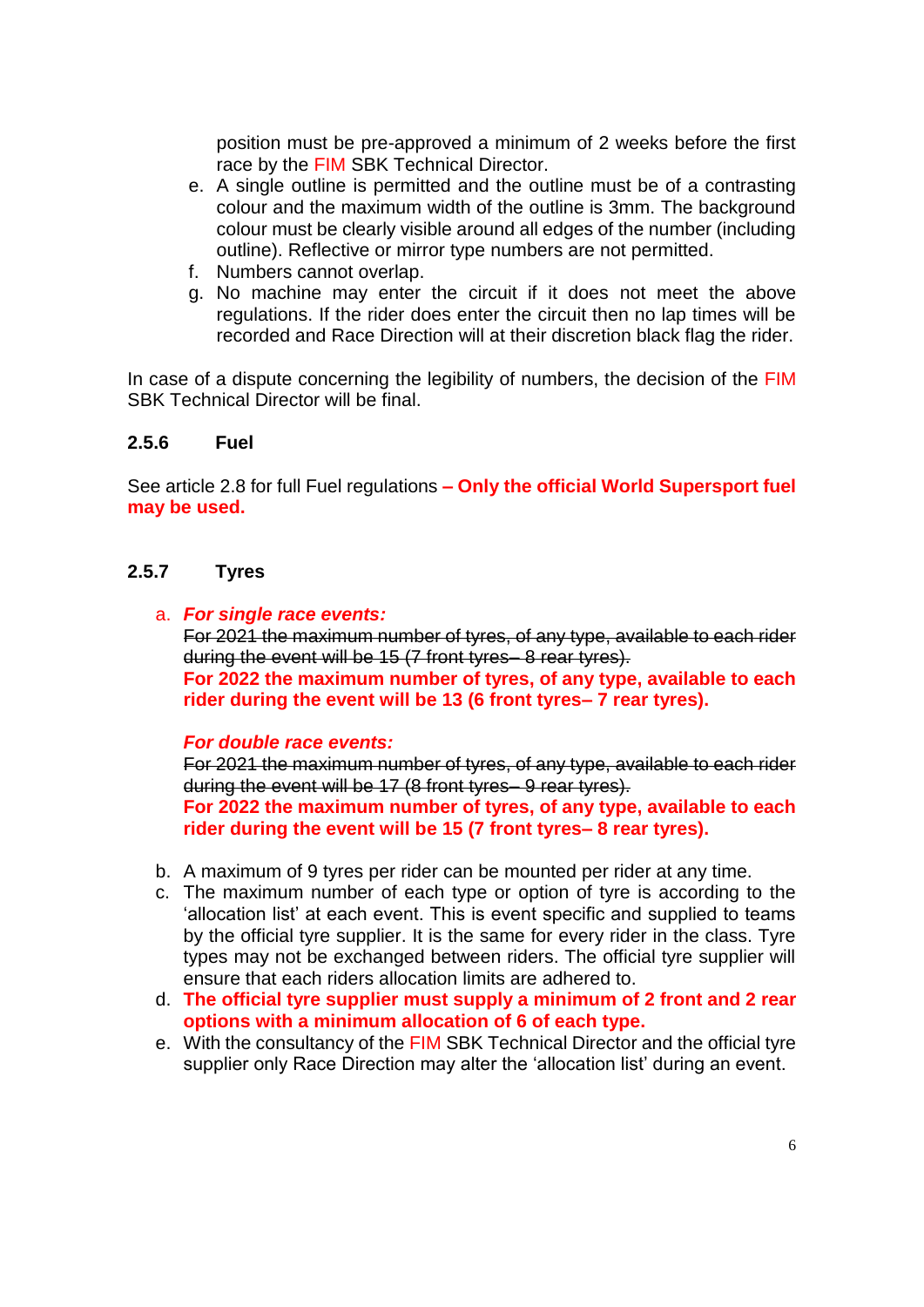- f. Every tyre used during the event must be marked with an adhesive sticker with a number allocated by the FIM SBK Technical Director. The sticker will be a different colour front and rear.
- g. For both the Supersport races only, Wet and Intermediate tyres will not need to be marked with a tyre sticker. They will not be considered in the total number of tyres available for use, however normal allocation limits still apply.
- h. **The tyres used to ride to the grid during the sighting lap of normal start procedures do not need to be marked with a tyre sticker. Tyre stickers MUST be fitted to race tyres before the 5 minute board.**
- i. The tyre stickers will be collected by the teams in a sealed envelope, on the day before the first practice after which the teams will be responsible for their use.
- j. The stickers must be applied to the left sidewall of the tyre. Officials will check that all the motorcycles in the pit lane are fitted with tyres carrying the sticker.
- k. The use of motorcycles without the official stickers will be immediately reported to the Race Direction whom will take appropriate action.
- l. One (1) size for the front and two (2) sizes for the rear are allowed. Each tyre, front and rear, must be available with the same size for all riders. The manufacturers may only submit one front and rear pattern (or slick tyre) for approval (for both wet and for dry tyres).
- m. All tyres to be used must be easily identifiable with a colour marking or a numerical system to be applied by the Official Supplier at the time of manufacture.
- n. At the discretion of the rider, intermediate or wet weather tyre (if allocated) may be used. Wet-weather tyres must be a fully moulded tyre. The use of hand cut tyres is not allowed. Wet-weather tyres must be marked "Not for Highway Use" or "NHS".
- o. Any modification or treatment (cutting, grooving) is forbidden.
- p. At the beginning of the event, the Official Supplier may be requested by the FIM SBK Technical Director to deliver to him four (4) samples of each type of tyre to be used at the event.
- q. The allocation of individual tyres will be made on a random basis, with no involvement of any representative from the tyre supplier, teams or riders. Those tyres will be individually identified and may not be exchanged between riders, including between team mates, and may not be exchanged by the tyre supplier after the allocation, except with the permission of the Race Direction.
- r. In exceptional cases, should the sticker be damaged or applied in the wrong way, up to 2 extra stickers may be provided at the sole discretion of the FIM SBK Technical Director. However, the damaged sticker must be returned to the FIM SBK Technical Director and/or the tyre it was applied to, must be absolutely intact.

Tyre Limitations for dry weather tyres: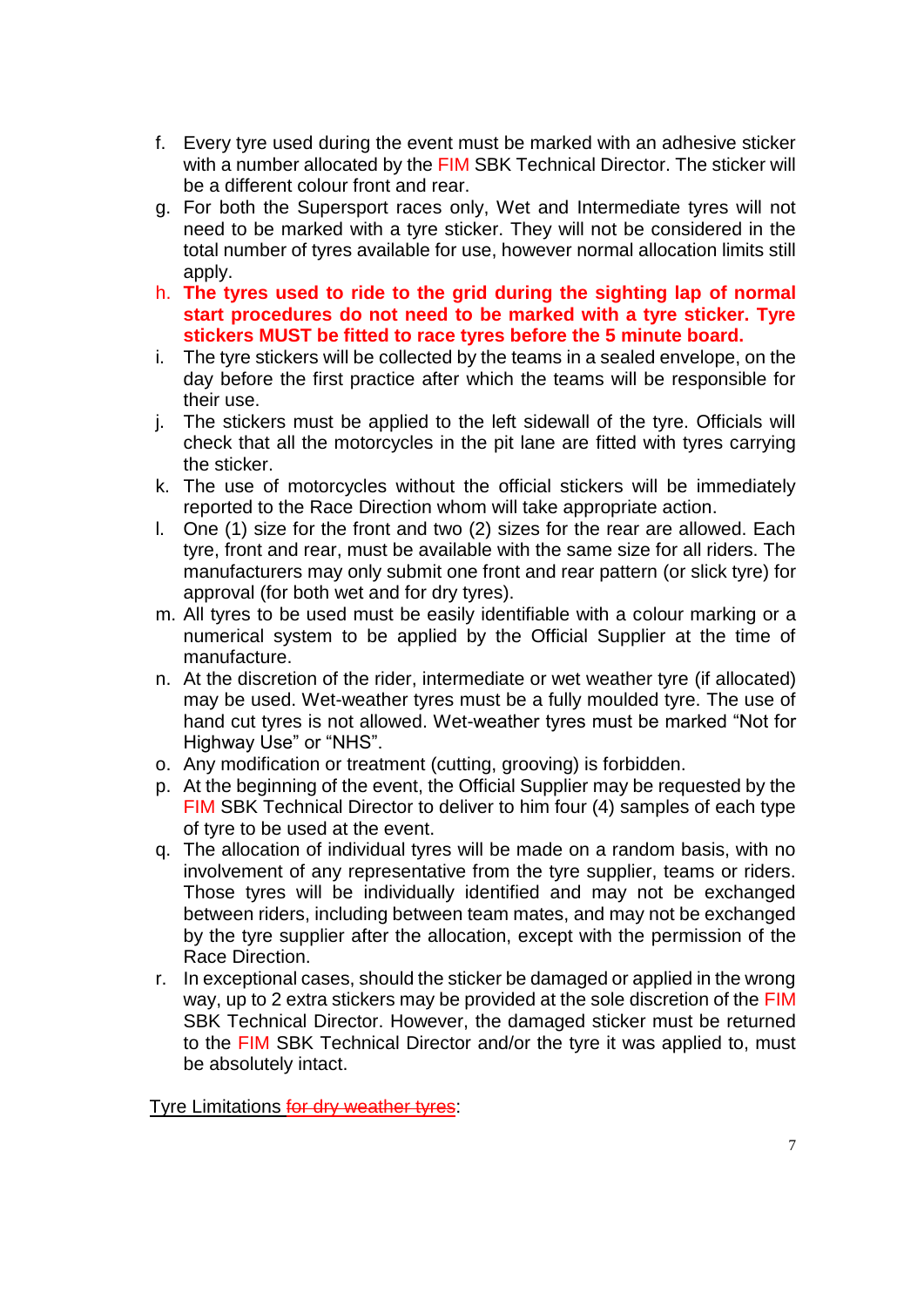s. Minimum tyre pressure:

| <b>Minimum Tyre Pressure</b> |                     |  |
|------------------------------|---------------------|--|
| Period                       | Pressure            |  |
| At all times                 | 1.60 <sub>bar</sub> |  |
| No tolerance                 |                     |  |

- t. At the 3 minute board the pressure will be checked on the grid for a minimum of three riders using the Pirelli approved tyre gauge. If the tyre is below the minimum limit according to the Pirelli approved gauge then the machine will be removed from the grid to the pitlane to have the pressure corrected and the rider will start the warm up lap from the pitlane (and the race from the back of the grid).
- u. Riders may be stopped in the pitlane at any time by the FIM SBK Technical Director or his appointed staff to check the tyre pressure.
- v. Limits for wet and intermediate tyres will be published separately.

## **2.5.8 Engine**

**For Supersport Next Generation: No modifications may be made to the engine (all of 2.5.8 and 2.5.9) unless noted in the text or in the Eligible Parts for Competition List.**

The allocated number of engines is 5 for the World Championship. The allocated number of engines is 3 for the European Championship.

**The allocated number of engines is calculated by the number of events and rounded to the nearest whole number (minimum of 3 engines):**

| <b>Engine Limit</b> |               |
|---------------------|---------------|
| <b>Capacity</b>     | Rounds/Engine |
| 400-600cc           | 2.5           |
| 601-799cc           |               |
| 800cc and over      | 3.5           |

See Art. 2.3.9 for Sealing and Usage Details

**Engines may be chosen and impounded for Dyno testing (during events, between events or after the season) at an approved balancing facility and for comparison to the reference engine (see homologation). Apart FIM and DWO staff, only one team representative may attend the test.**

The following engine specifications and components may not be altered from the homologated motorcycle except as noted: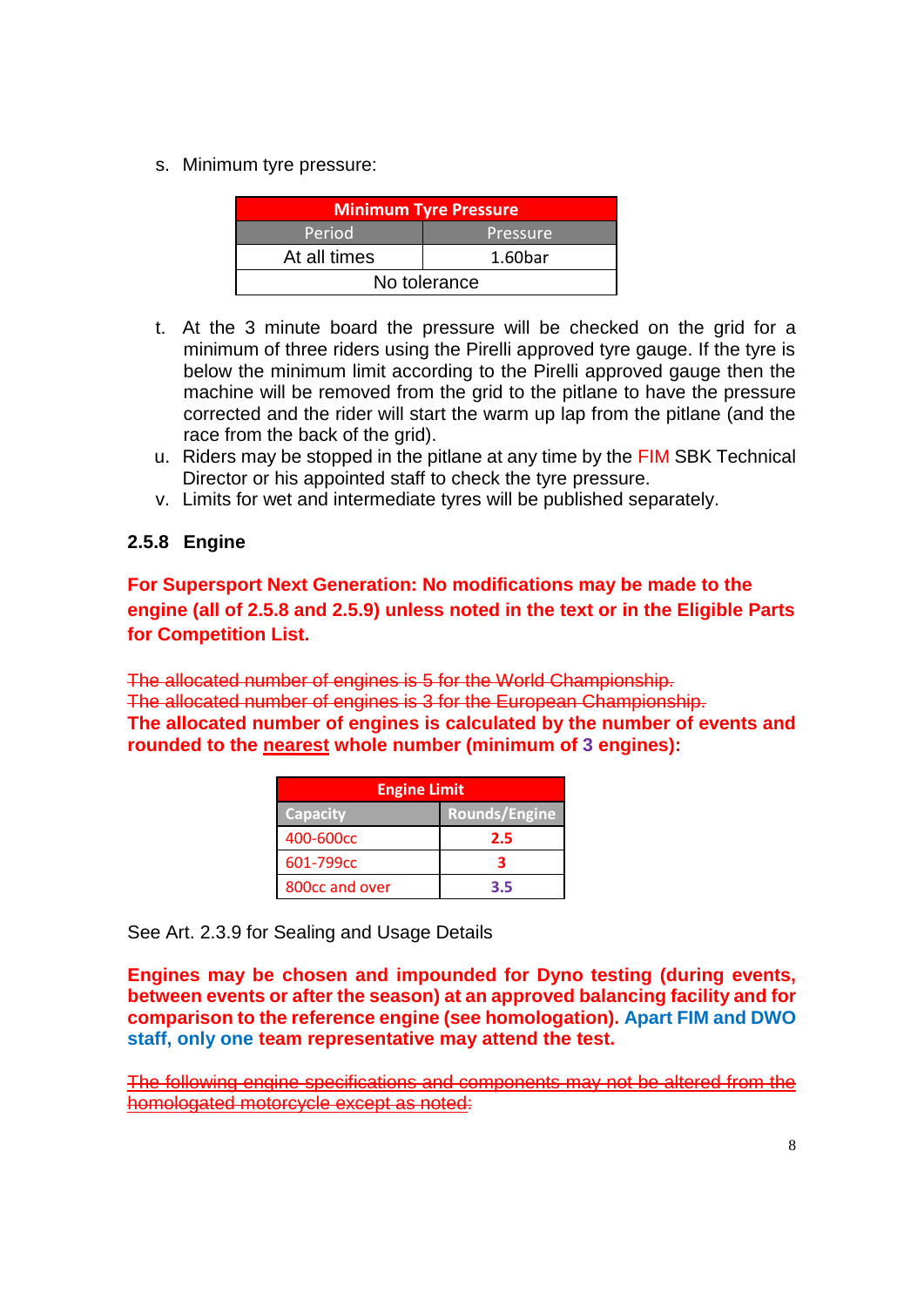# **2.5.8.1 Fuel injection system**

- a. The original homologated fuel injection system must be used without any modification.
- b. The fuel injectors must be stock and unaltered from the original specification and manufacture.
- c. Air funnels (including their fixing points) may be altered or replaced.
- d. Butterflies cannot be changed or modified.
- e. Variable intake tract devices cannot be added if they are not present on the homologated motorcycle and they must remain identical and operate in the same way as the homologated system (excepting the air funnels). Variable intake tract devices may be replaced with fixed air funnels.
- f. Vacuum slides may be fixed in the open position.
- g. Secondary throttle valves and shafts may be removed or fixed in the open position and the
- h. Electronically controlled throttle valves, known as 'ride-by-wire', may be only used if the homologated model is equipped with the same system. Software may be modified but all the safety systems and procedures designed by the original manufacturer must be maintained.

# **2.5.8.2 Cylinder head**

Cylinder head must be the originally fitted and homologated part. The following modifications are allowed:

- a. Porting and polishing of the cylinder head normally associated with individual tuning such as gas flowing of the cylinder head, including the combustion chamber is allowed. Welding is not allowed. No machining or modification is allowed in the cam box / valve mechanism area.
- b. The throttle body intake insulators may be modified.
- c. Modifications of the inlet and exhaust ports by taking off or adding material (welding is forbidden) epoxy may be used to shape the ports.
- d. Surface grinding of the cylinder head surface on the head gasket side.
- e. Original homologated valves guides may be cut or modified, but only on the intake or exhaust port side
- f. Polishing of the combustion chamber
- g. Original valve seats must be used, but modifications are allowed to the shape
- h. Compression ratio is free, but the combustion chamber may be modified only by taking material off.
- i. It is forbidden to add any material to the cylinder head unless as described above.
- j. Rocker arms (if any) must remain as homologated.
- k. The valves must remain as homologated.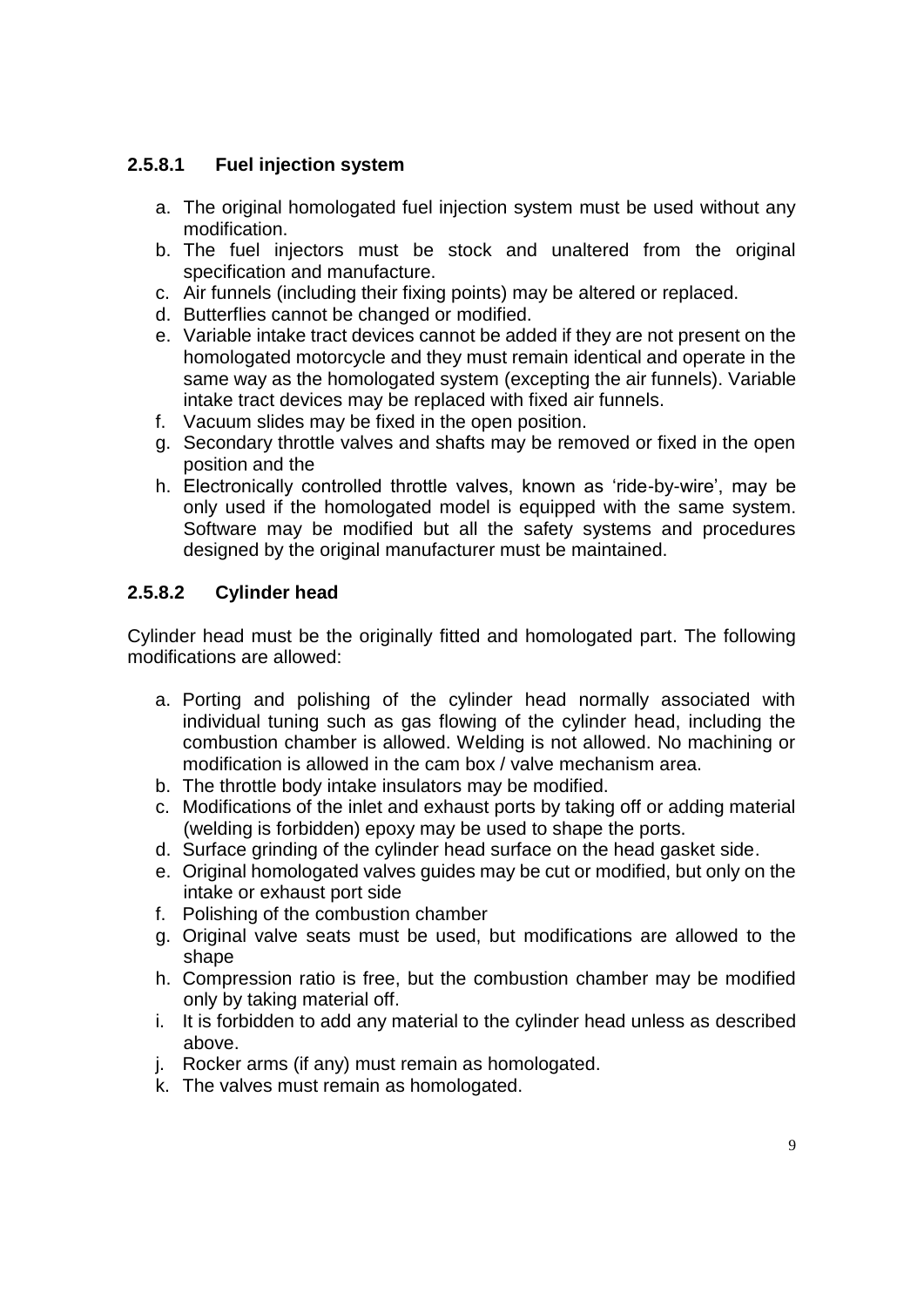- l. Valve springs may be changed but the number must remain as homologated.
- m. Valve spring retainers may be replaced or modified, but their weight must be the same as, or higher than, the original ones.
- n. The shim buckets / tappets must remain as homologated.
- o. The exhaust air bleed system must be blocked and the external fittings on the cam cover(s) may be replaced by plates.

# **2.5.8.3 Camshaft**

- a. Only the originally homologated or the championship eligible concession camshafts from the Eligible Parts for Competition List may be used.
- b. The method of drive must remain as homologated.
- c. The duration is free but the maximum lift must remain as homologated.
- d. The camshafts must be available from the concession parts supplier (art 2.3.16, 2.3.19 and 2.3.20). The price limit is €1000 per camshaft in an inline 3 or 4 cylinder engine and €650 per camshaft in a V engine. The concession camshafts must include the parts listed in 2.5.8.4 if required for use.

### **2.5.8.4 Cam sprockets or cam gears**

- a. Cam sprockets or cam gears may be modified or replaced to allow the degreeing of camshafts.
- b. The cam-chain/cam-belt tensioning device(s) can be changed or modified.

## **2.5.8.5 Cylinders**

- a. Cylinders must be the originally fitted and homologated parts with only the following modification allowed.
	- i. Cylinder head gasket surface may be machined to allow the adjustment of compression ratio or resurfacing to repair a warped cylinder surface deck.
- b. The surface finish of the cylinder bore must remain as homologated.

## **2.5.8.6 Pistons**

- a. Pistons must be the originally fitted and homologated parts with no modification allowed.
- b. Polishing and lightening is not allowed.

### **2.5.8.7 Piston rings**

- a. Piston rings must be the originally fitted and homologated parts with no modification allowed.
- b. All piston rings must be fitted.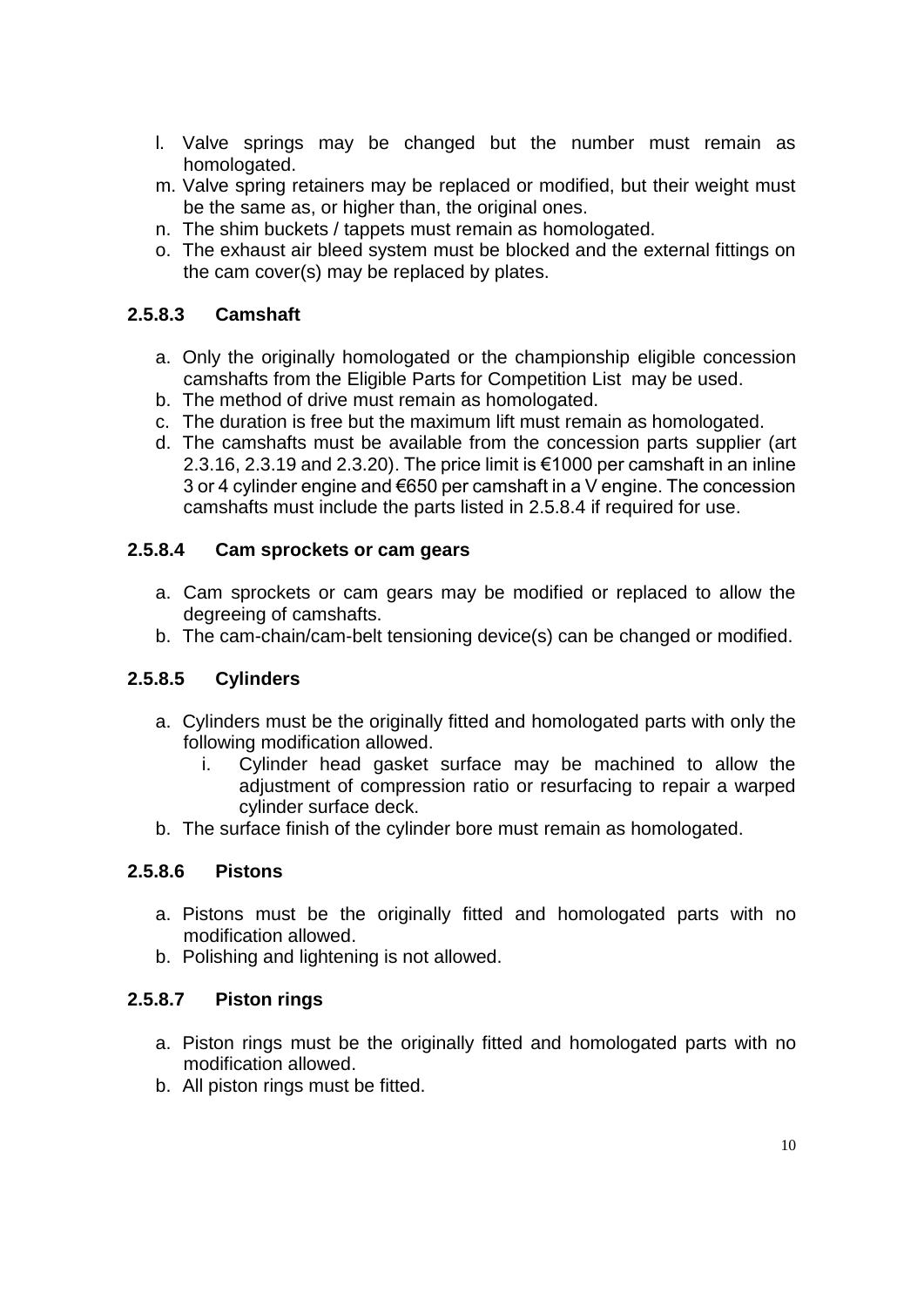# **2.5.8.8 Piston pins and clips**

Piston pins and clips must be the originally fitted and homologated parts with no modification allowed.

## **2.5.8.9 Connecting rods**

a. Connecting rod assembly must be the originally fitted and homologated parts with no modification allowed.

# **2.5.8.10 Crankshaft**

- a. Crankshaft must be the originally fitted and homologated parts with no modification allowed.
- b. Polishing and lightening is not allowed.
- c. Modifications of the flywheels are not allowed.

# **2.5.8.11 Crankcase / Gearbox housing**

- a. Crankcases must be the originally fitted and homologated parts with no modification allowed.
- b. It is not allowed to add a pump used to create a vacuum in the crankcase. If a vacuum pump is installed on the homologated motorcycle then it may be used only as homologated.
- c. One thread may be altered or created to allow for oil pressure/temperature measurement. The sensor must be positioned so it cannot sustain impact in the case of a crash.

## **2.5.8.11.1 Lateral covers and protection (including Supersport NG)**

- a. Lateral (side) covers may be altered, modified or replaced. If altered or modified, the cover must have at least the same resistance to impact as the original one. If replaced, the cover must be made in material of same or higher specific weight and the total weight of the cover must not be less than the original one.
- b. Titanium bolts may be used to fasten lateral covers.
- c. All lateral covers/engine cases containing oil and which could be in contact with the ground during a crash, must be protected by a second cover made from metal, such as aluminium alloy, stainless steel or steel or titanium, composite covers are not permitted.
- d. The secondary cover must cover a minimum of 1/3 of the original cover. It must have no sharp edges to damage the track surface.
- e. Plates or crash bars from aluminium or steel also are permitted in addition to these covers. All these devices must be designed to be resistant against sudden shocks, abrasions and crash damage.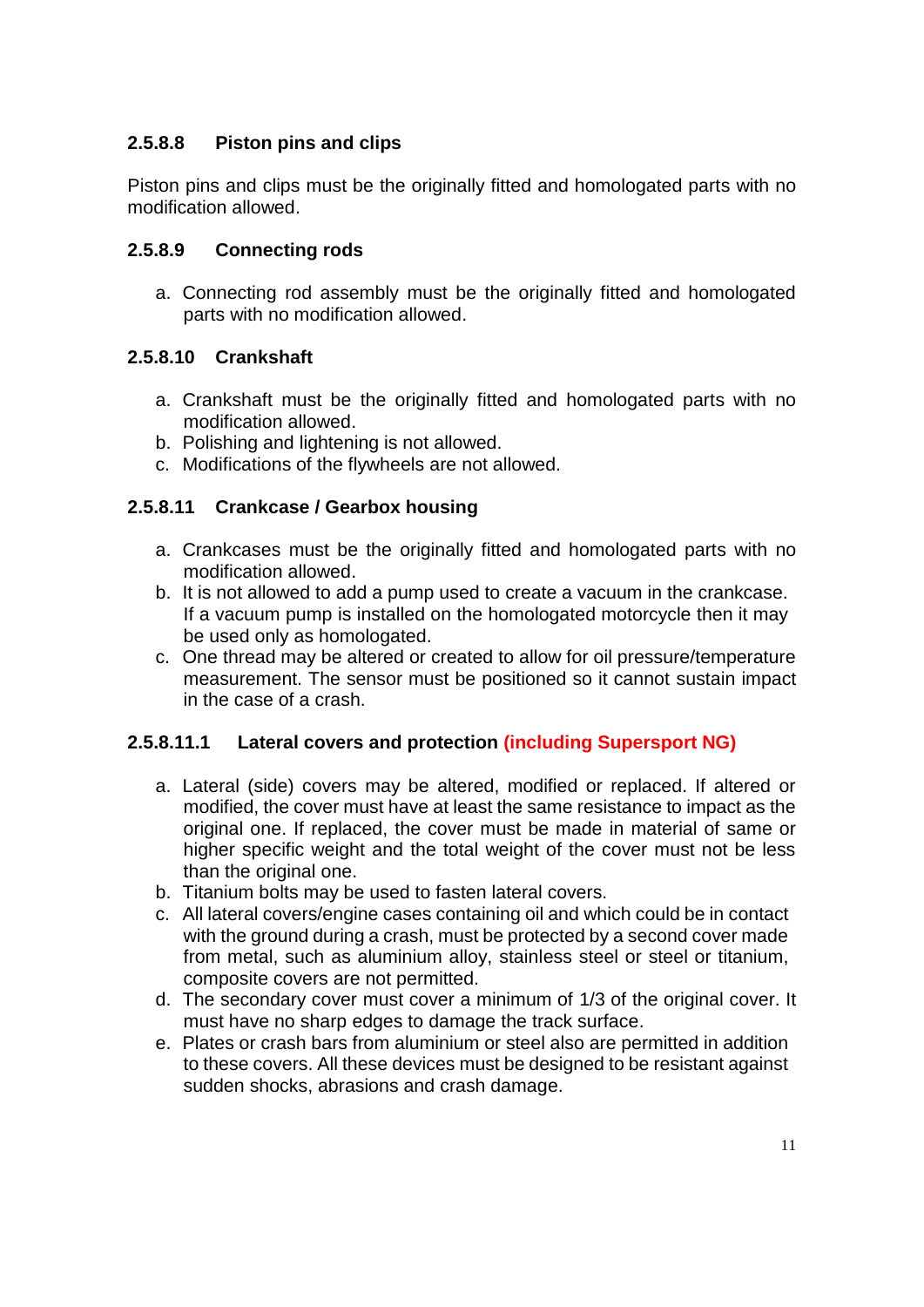- f. Covers from the Eligible Parts for Competition List will be permitted without regard of the material or dimensions.
- g. These covers must be fixed properly and securely with a minimum of three (3) with case cover screws that also mount the original covers/engine cases to the crankcases.
- h. Oil containing engine covers cannot be secured with aluminium bolts**.**
- i. The FIM SBK Technical Director has the right to refuse any cover not satisfying this safety purpose.

### **2.5.8.12 Transmission / Gearbox**

- a. Must be the originally fitted and homologated parts (including but not limited to shafts, selector mechanism, gears and primary gears) with the following exceptions:
- b. Supersport: 1<sup>st</sup> gear shaft and counter gear may be changed and must be declared before the start of the season. **Only one option may be used for the whole season.**
- c. **For Supersport Next Generation the manufacturer will be responsible for nominating and supplying the first gear.**
- d. Undercutting and re-shimming are allowed
- e. The positive neutral selector mechanism may be removed.
- f. Shift star/indexer, spring, roller and detent may be replaced or modified but must function as originally designed.
- g. Polishing, surface treatment, and heat treatment of all gearbox components is allowed.
- h. It will not be allowed to change the gearboxes at the track a broken Gearbox will equal a broken engine.
- i. Countershaft sprocket, rear wheel sprocket, chain pitch and size may be changed.
- j. The front sprocket cover may be modified or eliminated.
- k. Chain guard as long as it is not incorporated in the rear fender may be removed.

## **2.5.8.13 Clutch (including Supersport NG)**

- a. Clutch system (wet or dry type) and the method of operation (by cable or hydraulic) must remain as homologated.
- b. Friction and drive discs may be changed.
- c. Clutch springs may be changed.
- d. The clutch basket (outer) must be the originally fitted and homologated part but may be reinforced.
- e. The original clutch inner assembly may be modified or replaced by an aftermarket clutch, also including back torque limiting capabilities (slipper type).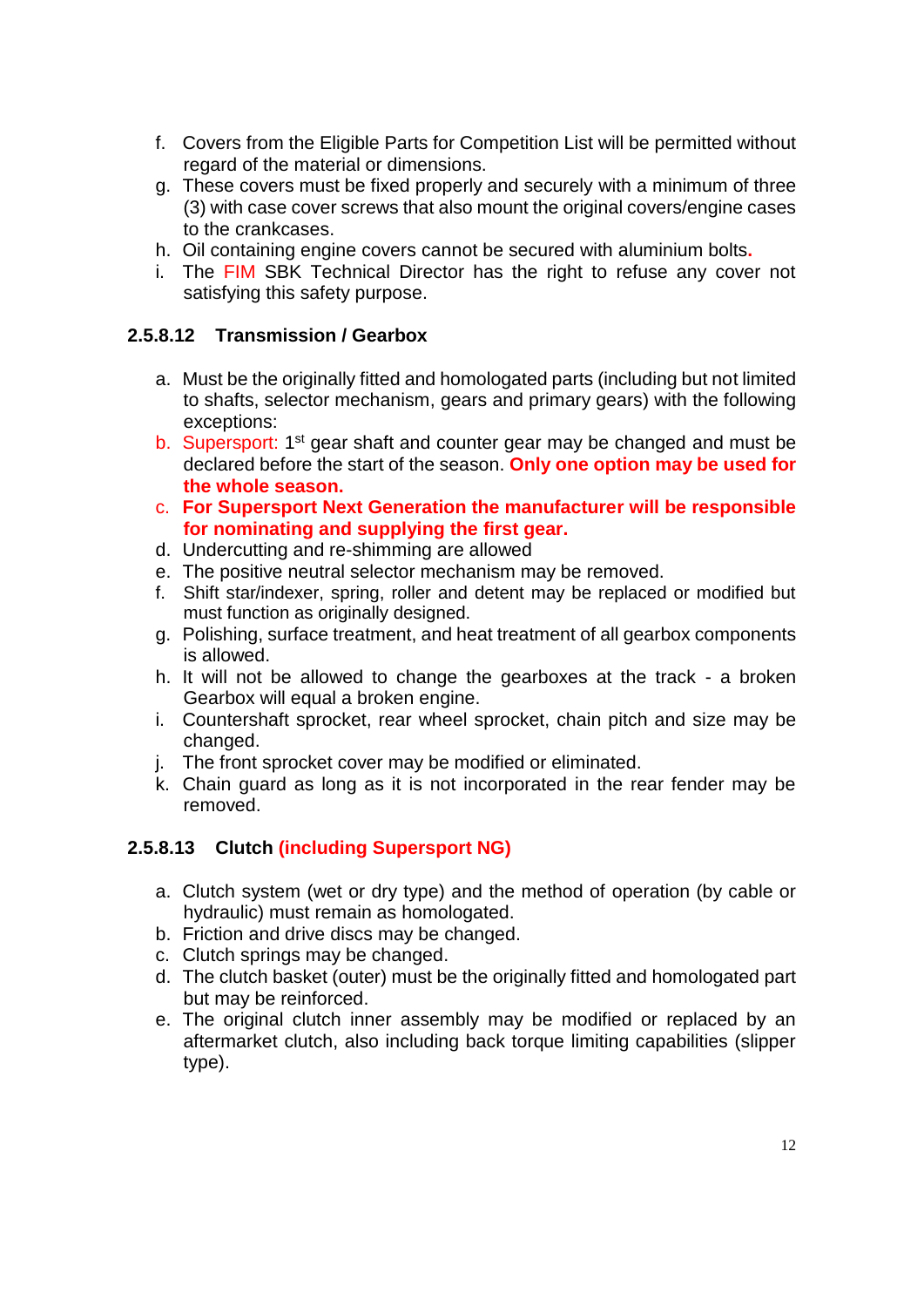f. No power source (i.e. hydraulic or electric) can be used for gear selection, if not installed in the homologated model for road use. Human power is excluded from the ban.

### **2.5.8.14 Oil pumps, water pumps and oil lines**

- a. Modifications are allowed but oil pump housing, mounting points and oil feed points must remain as original.
- b. Oil lines may be modified or replaced. Oil lines containing positive pressure, if replaced, must be of braided reinforced construction with swaged or threaded connectors. **(including Supersport NG)**

# **2.5.8.15 Cooling System (including Supersport NG)**

- a. The only liquid engine coolants permitted will be water.
- b. The water pump must remain as homologated.
- c. The radiator may be changed with an aftermarket radiator or an additional radiator added that fits in the standard location and does not require any modifications to the main frame or to the fairings' outer appearance.
- d. Modifications to the homologated oil-cooler are allowed only if they do not require any modifications to the main frame or to the fairings' outer appearance. A heat exchanger (oil/water) may be replaced with an oilcooler.
- e. The cooling system hoses and catch tanks may be changed.
- f. Radiator fan and wiring may be changed, modified or removed.
- g. The oil cooler must not be mounted on or above the rear mudguard.

#### **2.5.8.16 Airbox**

- a. The airbox must be the originally fitted and homologated part with no modification allowed.
- b. The air filter element may be removed or replaced.
- c. The airbox drains must be sealed.
- a. All motorcycles must have a closed breather system. All oil breather lines must be connected, may pass through an oil catch tank and must exclusively discharge in the airbox. Only the original breather vents may be used.
- d. No heat protection may be attached to the airbox.

## **2.5.8.17 Fuel supply**

- a. Fuel pump and fuel pressure regulator must be the originally fitted and homologated parts with no modification allowed.
- b. The fuel pressure must be as homologated.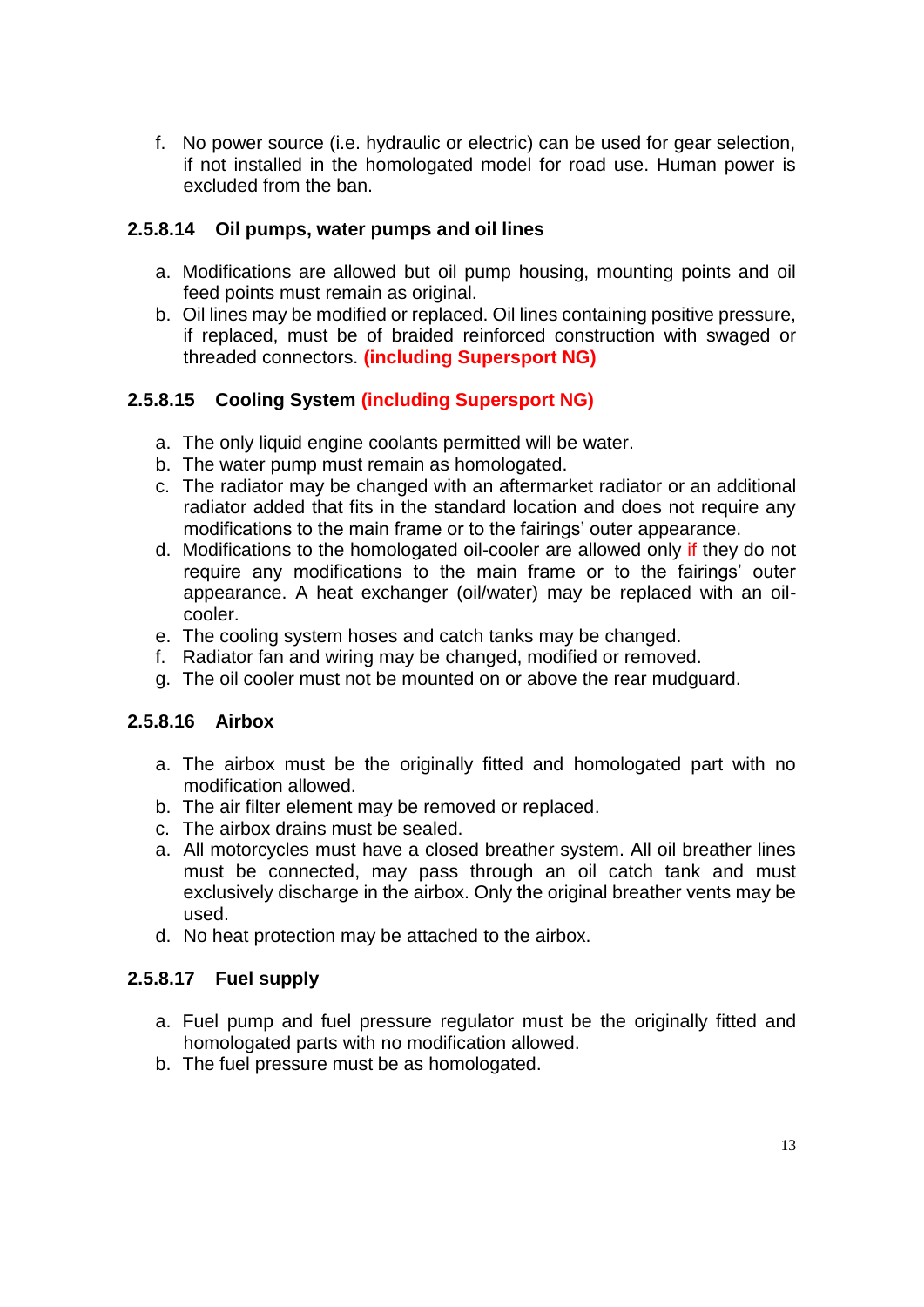- c. Fuel lines from the fuel tank up to the injectors (fuel hoses, delivery pipe assembly, joints, clamps, fuel canister) may be replaced and must be located in such a way that they are protected from crash damage.
- d. **Fuel level sensors may be removed or fixed in position.**
- e. Quick connectors or dry break connectors may be used.
- f. Fuel vent lines may be replaced.
- g. Fuel filters may be added.

#### **2.5.8.18 Exhaust system (including Supersport NG)**

- a. Exhaust pipes, silencers and exhaust mounts may be altered or replaced from those fitted on the homologated motorcycle. Catalytic converters must be removed.
- b. The number of final exhaust silencer(s) must remain as homologated. The silencer(s) must be on the same side(s) as on the homologated model.
- c. For safety reasons, the exposed edge(s) of the exhaust pipe(s) outlet(s) must be rounded to avoid any sharp edges.
- d. Wrapping of exhaust systems is not allowed except in the area of the rider's foot or an area in contact with the fairing for protection from heat.
- e. The noise limit for Supersport will be 107 dB/A (with a 3 dB/A tolerance after the race only).
- f. **Supersport Next Generation machines will have limitations on the exhaust specification defined at the time of the balance test and specified in the Eligible Parts list for Competition. If an exhaust system manufacturer wishes to make eligible a system that does not match the Manufacturers defined specification (or point b) then they may pay to have the (Phase 2) balancing test performed with their system. Once approved the system and its map ID will be added the Eligible Parts for Competition List.**

#### **2.5.9.1 Electrics and electronics (including Supersport NG)**

- a. The ECU must be the Supersport  $600$ -control ECU the Mectronik MKE7 (part number WSS600\_A). The sole official supplier of the ECU is Solo Engineering. [www.soloengineering.com,](http://www.soloengineering.com/) [sales@solengineering.com](mailto:sales@solengineering.com)
- b. The firmware and manufacturer (engine) map must be declared eligible by the championship and from the Eligible Parts for Competition List.
- c. The ECU must have the 'FIM Settings' section up to date at all times it is the team's responsibility to ensure that this is done.
- d. External quickshift modules/sensors may be fitted but may only provide a signal to the Control Supersport ECU
- e. No other external modules may be fitted except:
	- 1. Part of a quickshifter where the module may only provide a signal to the control ECU.
	- 2. Championship mandated devices (e.g. 2 way RF system).
	- 3. Datalogger.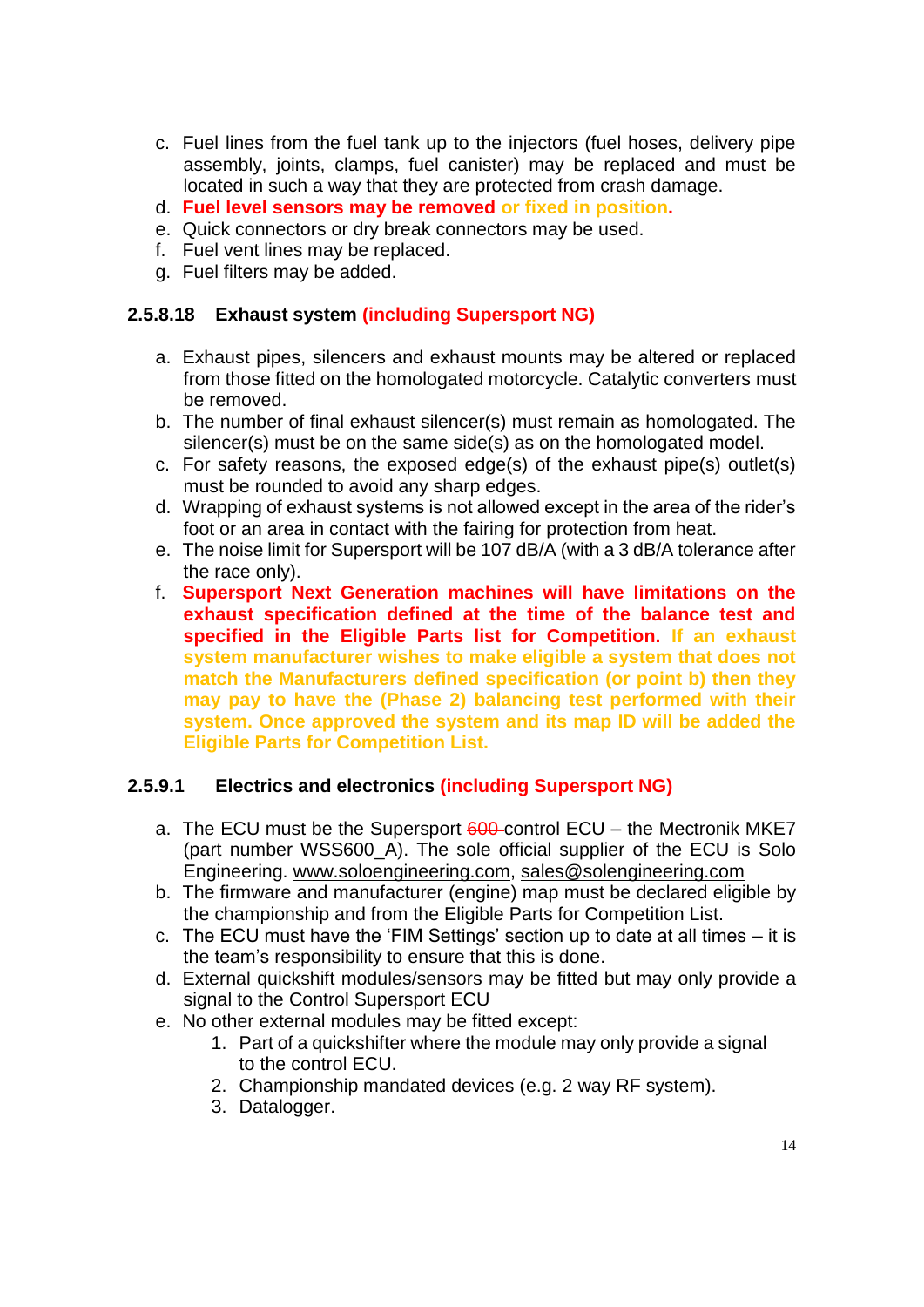f. A CAN connection must be made available for Championship devices. One **They** must be located in the rear of the seat unit of the motorcycle. It must be connected to the ECU CAN bus and the TPMS system (if fitted) must be connected to the same bus. 12v power should be available switched by the main switch (not switched by the ignition switch). **The devices may be championship mandated or nominated by the FIM SBK Technical Director.**

**Connector spec: JST 04R-JWPF-VSLE-S**

- **1. Ground**
- **2. CAN Lo**
- **3. CAN Hi**
- **4. 12v Main Switch**
- g. **The rain light must be powered by the ECU (as detailed in the harness schematics).**
- h. The ECU may be freely located but must be fitted securely, in a damped mounting without vibration.
- i. During an event the FIM SBK Technical Director has the right to ask a team to substitute their ECU. The change has to be done before Sunday warm up.
- j. **During an event the FIM SBK Technical Director or his appointed deputy has the right to read and save the teams calibration file (amp), it will not be shared except for conformity checks with control electronics system partners, but may be used in Dyno tests.**
- k. The following sensors must be connected directly to the ECU only **and must be the original OEM sensors unless stated**.
	- 1. Throttle position (multiple allowed)
	- 2. Map sensor, Map Sync (pressure sensor on the intake port used to synchronize the engine during the start)
	- 3. Airbox Pressure
	- 4. Engine pick-ups (Cam, crank)
	- **5.** Twist grip position
	- 6. Front Speed (add only if not available OEM)\*
	- 7. Rear Speed (add only if not available OEM)\*
	- 8. Gearbox output shaft speed (if on OEM machine)
	- 9. Gear position
	- 10.Air pressure
	- 11.Water temperature
	- 12.Air temperature
	- 13. Tip-Over Switch (No lean angle except from ECU) For 2020-(all ECU's will feature crash detection (by IMU).

## **The following can be added (and not OEM sensors)**

- 14.Gear shift load cell / switch (Non-OEM parts must be from the Eligible Parts for Competition List (Shift controlled by ECU only)
- 15.Lambda Bosch LSU4.9 only (one sensor only).
- 16.Fork position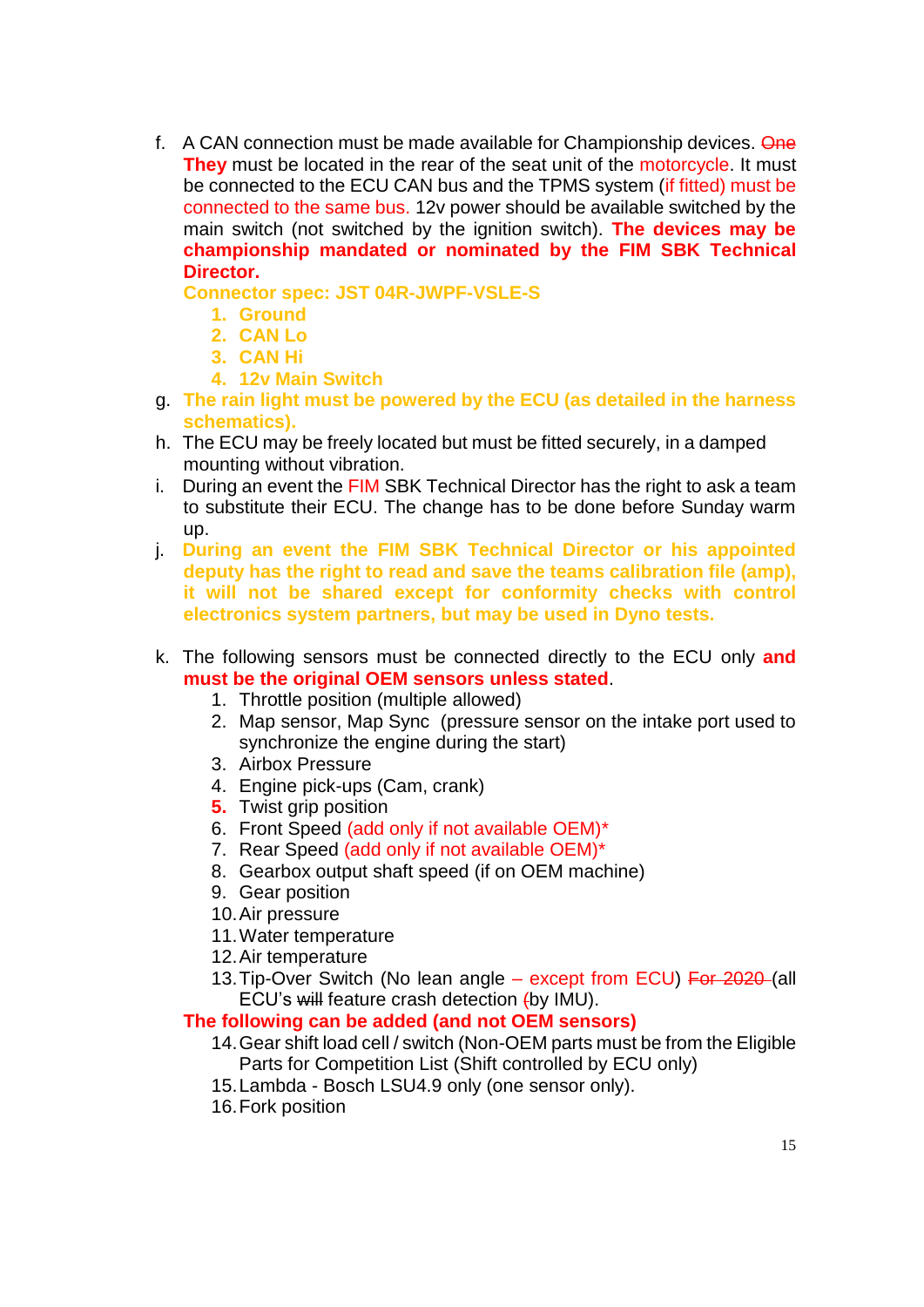- 17.Shock position
- 18.Front brake pressure
- 19.Rear brake pressure
- 20.Fuel pressure (not temperature)
- 21.Oil pressure
- 22.Oil temperature
- 23.Switches (Left and right)

24.Rear TPMS Monitor (Temperature and Pressure, must be CAN)\*\*

25.Front TPMS Monitor (Temperature and Pressure, must be CAN)\*\*

\* The OEM phonic/speed sensor rings must be used (ZX636 for ZX6)

- \*\* Must be from the Eligible Parts for Competition List
- l. The data logger must be from the Eligible Parts for Competition List (Data Logger list). The characteristics of eligible data logging systems must be the following:
	- 1. Maximum retail price of the unit (hardware + software, excluding sensors and wiring harness) cannot exceed €3.000 Euro (VAT excluded) unit. The 'unit' may consist of multiple parts, input module, recording module etc.
	- 2. The Data Logger unit must be available for sale to the public.
	- 3. The data logger may ONLY be connected to the CAN bus and to those sensors listed in section 2.5.9.1.k.
- m. Only the following may be connected directly to the logging system.
	- a. GPS Unit (Lap timing and track position)
	- b. Transponder / Lap time signal
	- c. Rear tyre temperature (Infra-Red)(External)(Maximum 3)
	- **d. Any exceptions noted in Eligible Parts For Competition List.**
- n. Telemetry is not allowed.
- o. No remote or wireless connection to the motorcycle for any data exchange or setting is allowed whilst the engine is running or the motorcycle is moving.
- p. The dashboard is free, it may also contain the datalogger. There must remain a working Tachometer display. **The dashboard must display compulsory flags and messages. This is the team's responsibility.**
- q. **All shift lights must be only 'White'.**
- r. Plug caps and coils must remain as homologated.
- s. Electric cables, harness, connectors, battery and switches are free but the harness must comply with the wiring schematic that is available from www.soloengineering.com.
- t. Spark plugs and wires may be replaced.

## **2.5.9.2 Generator, alternator, electric starter (including Supersport NG)**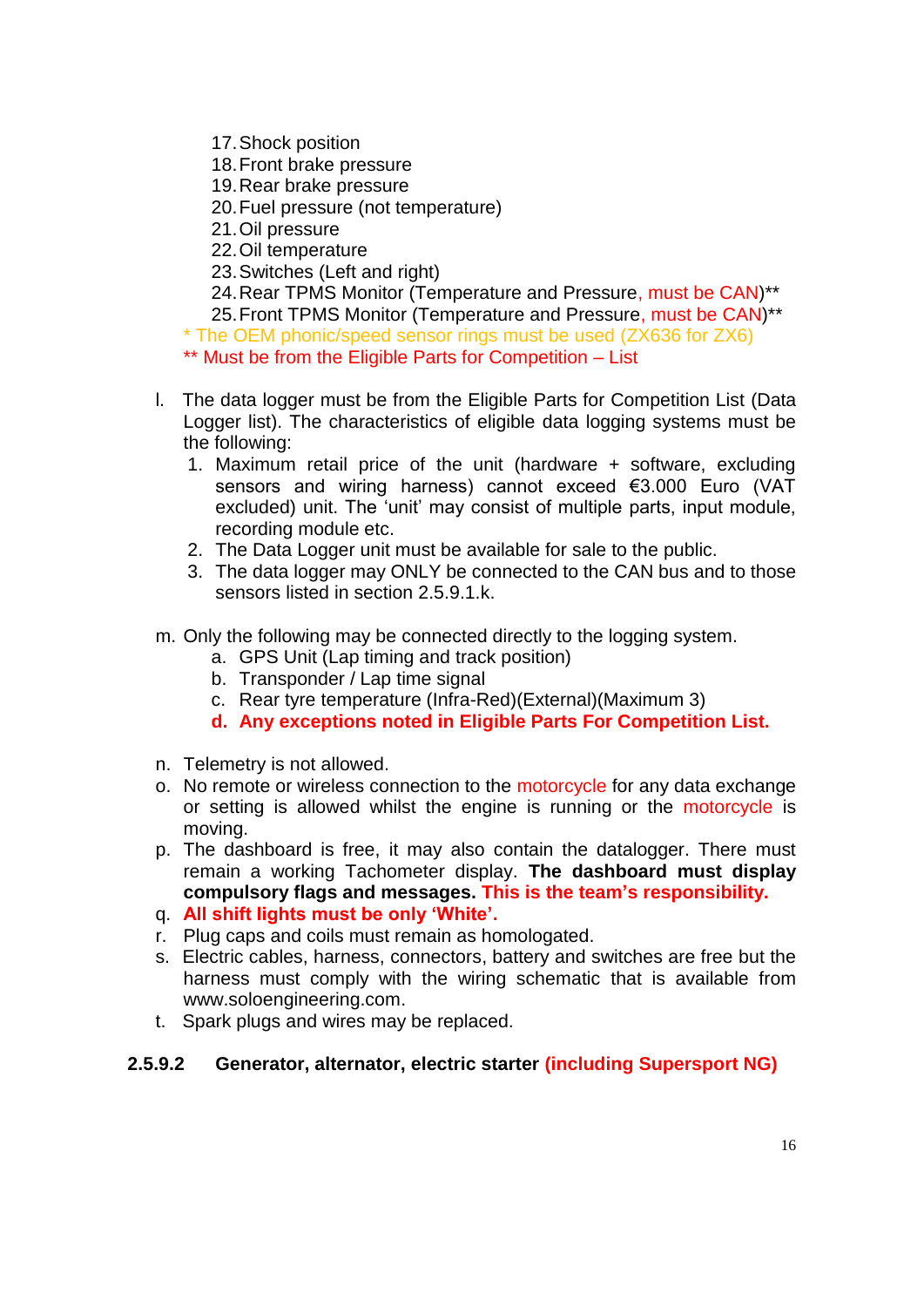- a. The generator (ACG) must be the originally fitted and homologated part with no modification allowed.
- b. The stator must be fitted in its original position and without offsetting.
- c. The electric starter must operate normally and always be able to start the engine during the event.
- d. During parc fermé the starter must crank the engine at a suitable speed for starting for a minimum of 2 seconds without the use a boost battery. No boost battery may be connected to the machine after the end of the session.

### **2.5.10 Main frame and pre-assembled spare frame**

During the entire duration of the event, each rider can only use one (1) complete motorcycle, as presented for Technical Control, with the frame clearly identified with a seal. In case the frame needs to be replaced, the rider or the team must make a request to the FIM SBK Technical Director to use the spare frame.

The pre-assembled spare frame must be presented to the FIM SBK Technical Director to receive the permission to rebuild the motorcycle. The pre-assembly of the frame shall be strictly limited to:

- Main frame
- Bearings (steering pipe, swing-arm, etc)
- Swing-arm
- Rear suspension linkage and shock absorber
- Upper and lower triple clamps
- Wiring harness

The spare frame will not be allowed in the pit box before the rider or the team has received authorisation from the FIM SBK Technical Director.

The rebuilt motorcycle must be inspected before its use by the technical stewards for safety checks and a new seal will be placed on the motorcycle frame.

**No complete spare machine may be at the track. If found penalties will be applied. For the remainder of the event the machine will be impounded and no part of that machine may be used for spare parts.**

#### **EXPLANATION OF THE PROCEDURES**

Only one (1) complete motorcycle may be presented for the preliminary technical checks and it will be the only motorcycle allowed on the track and in the pit box during the practices, qualifying, warm up and race.

The frame of this motorcycle will be officially sealed by the FIM SBK Technical Director or by his appointed staff. The seal will bear a serial number, which will be recorded. Any attempt made to remove the seal will damage it irreparably.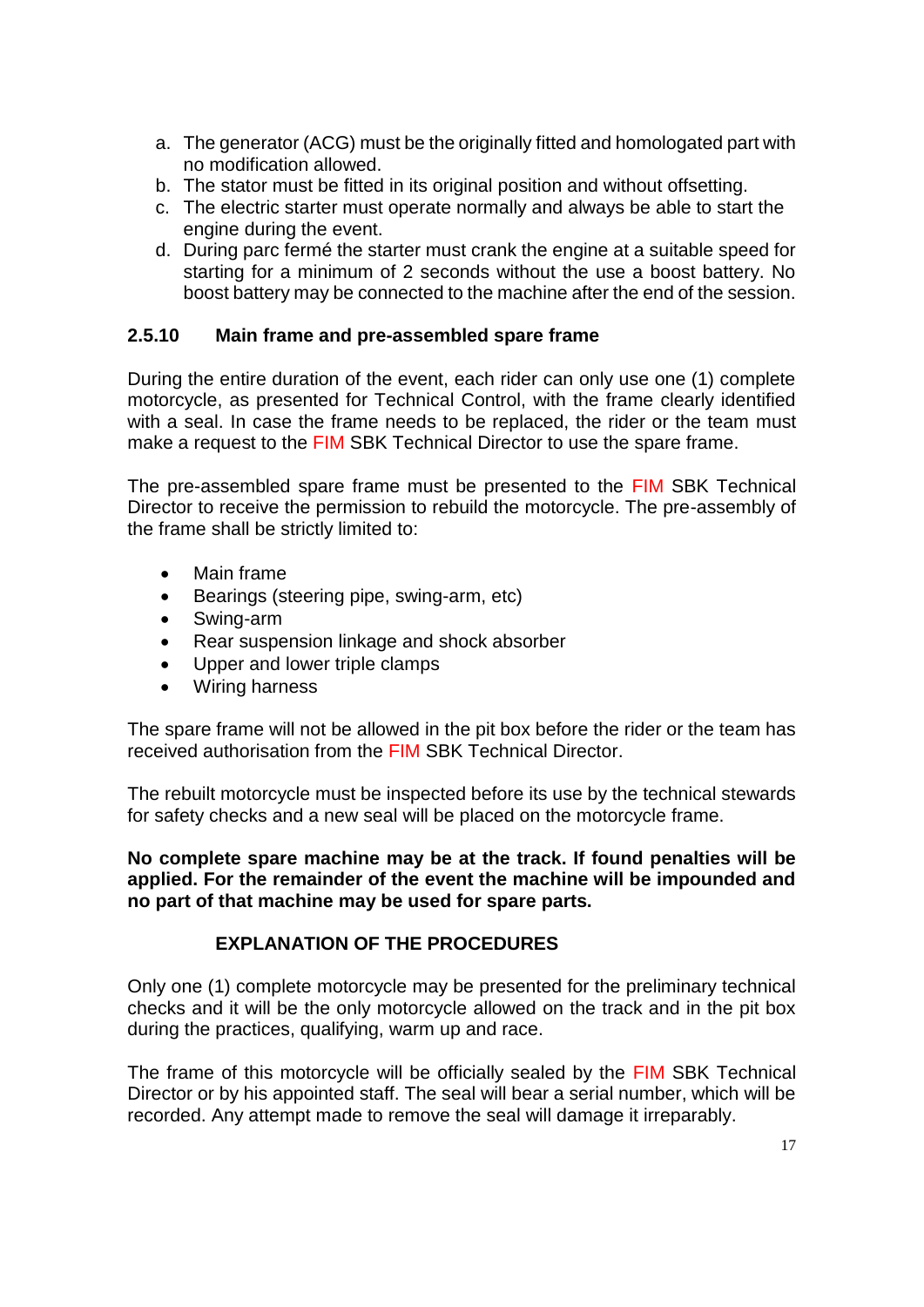At any time during the event the technical stewards, under the direction of the FIM SBK Technical Director, may check the seal and verify that it conforms to the motorcycle and rider it was assigned to. For cross reference, every frame must have a unique number punched on it, preferably on the steering-head.

If the motorcycle is damaged in a crash or in any other incident, it is allowed to use the pre-assembled spare frame to rebuild the motorcycle.

The spare frame may be pre-assembled with the following items: main frame assembly, swing-arm, rear suspension linkage, shock-absorber, steering head bearings, upper and lower triple clamps and wiring harness.

When a team decides that a crashed or damaged motorcycle requires a change of frame, it must inform the FIM SBK Technical Director. Only once authorized may the pre-assembled spare frame be brought into the pit box.

Parts may be transferred from the damaged motorcycle for the assembly of the replacement motorcycle.

Once the assembly of the replacement motorcycle is completed, the machine must undergo technical and safety checks and it will be officially sealed. The seal on the damaged motorcycle will be destroyed by the technical staff and the chassis of this motorcycle must not be used for the remainder of the event. The new serial number will be recorded by the FIM SBK Technical Director.

The replacement motorcycle may be used on the track only after the end of the practice and qualifying sessions or race in which the damage occurred. The damaged motorcycle must be removed from the pit box as soon as possible and put in storage outside the pit box.

After the pre-assembled spare part frame has been used, should it become necessary to replace the frame again because of a further crash or damage, the assembly work must be done using a bare frame with no components attached. The FIM SBK before work can start.

Any actions contrary to these procedures will result in a penalty as described in the Sporting Regulations

#### **2.5.10.1 Frame body and sub-frames**

- a. The frame must be the originally fitted and homologated part with no modification allowed.
- b. Holes may be drilled on the frame only to fix approved components (i.e. fairing brackets, steering damper mount, sensors).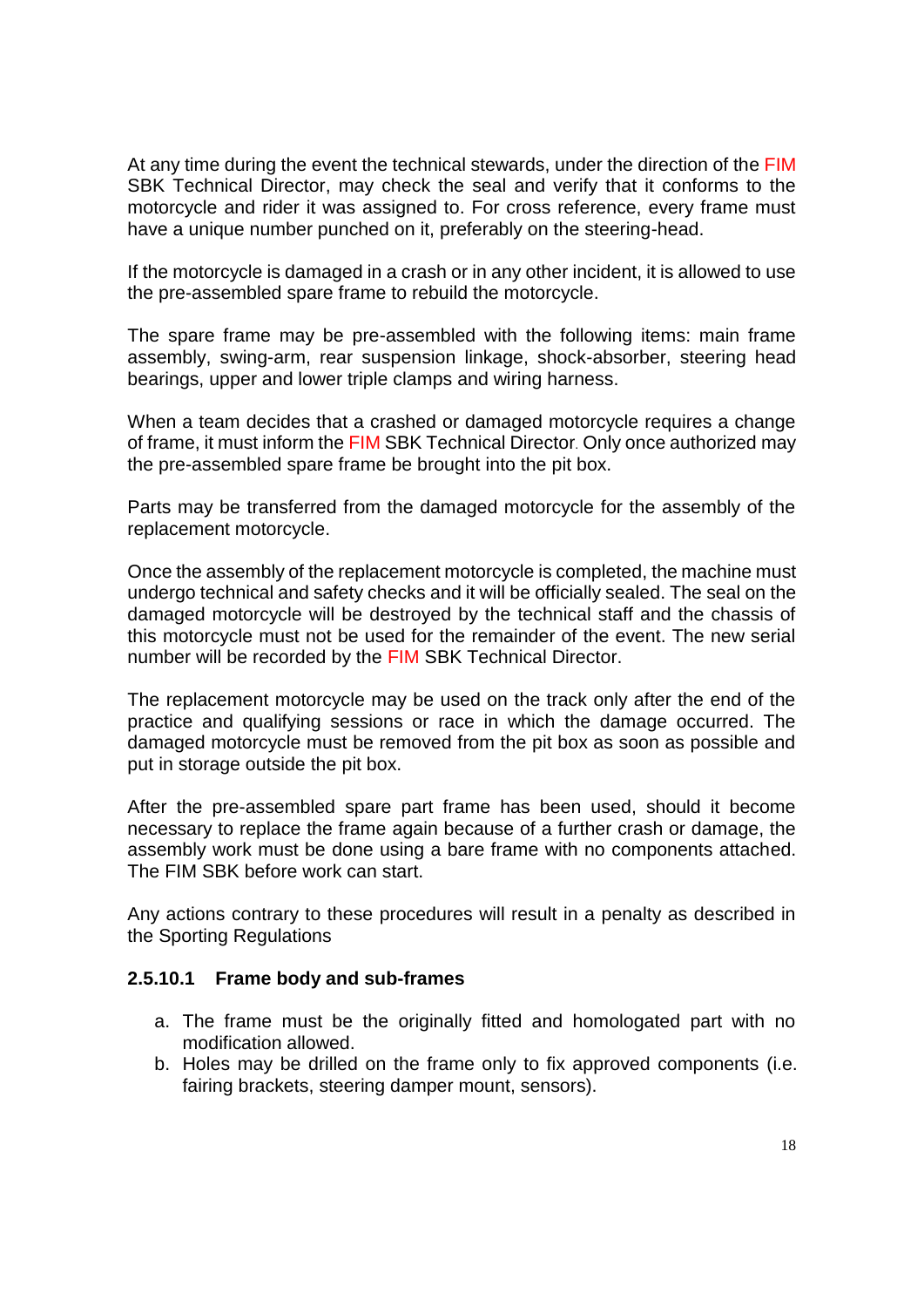- c. The sides of the frame-body may be covered by a protective part made of a composite material. These protectors must fit the form of the frame.
- d. Crash protectors may be fitted to the frame using existing points (max. length: 50 mm), or pressed into the ends of the wheel axles (max. length: 30mm).Without exception, the wheel axles cannot be modified.
- e. Nothing else may be added or removed from the frame body.
- f. All motorcycles must display a vehicle identification number punched on the frame body.
- g. Engine mounting brackets or plates must remain as originally produced by the manufacturer for the homologated motorcycle.
- h. Front sub frame / fairing mount may be changed or altered, **the material is free.**
- i. Rear sub frame may be changed or altered. **The material must be metal, no composites are allowed.** but the type of material must remain as homologated, or material of a higher specific weight.
- j. Additional seat brackets may be added, non-stressed protruding brackets may be removed if they do not affect the safety of the construction or assembly. Bolt-on accessories to the rear sub-frame may be removed.
- k. The paint scheme is not restricted but polishing the frame body or subframe is not allowed.

#### **2.5.10.2 Suspension - General**

a. Participants in the Supersport class must only use units from the Eligible Parts for Competition List.

The **retail** price limits **(excluding taxes)** are:

- a. Fork: For the fork kit, including all parts such as but not limited to cartridge, springs (1 set), adjusters, fork caps, blanking inserts, seals, bushes but excepting oil and fitting the price limit is €2200 excluding tax
- b. Shock Absorber/RCU: For the complete shock absorber / RCU including but not limited to spring (1 of), pre-load adjuster and length/ride height adjuster the price limit is €2000 excluding tax
- b. The eligible products from the suspension manufacturers must be available to all participants at least one month before the first round of the World Superbike season, and remain available all season. The products must be available within 6 weeks of a confirmed order.
- c. Setting parts and tuning parts must be provided by the suspension manufacturers to all customers/ teams/ participants using the manufacturer's products. These parts can be used by all participants during the season. These parts shall be available for immediate delivery to all teams/customers.
- d. Teams may not modify any part of the forks or shock absorber; all setting parts must be supplied by the Suspension manufacturer and available to all teams/riders.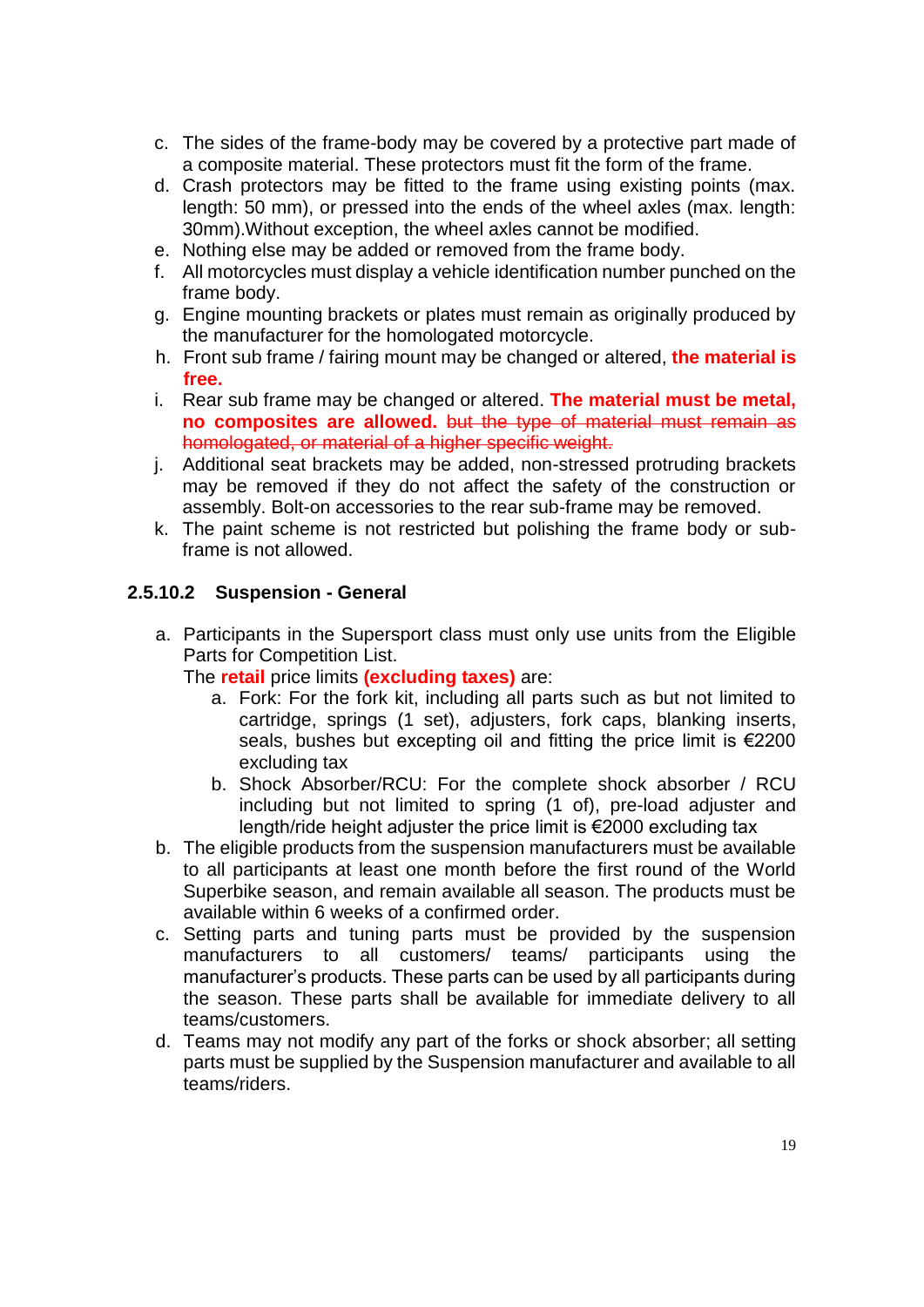- e. The suspension manufacturers are allowed to offer service contracts when the team is using the eligible suspension products. The suspension manufacturers cannot demand a service contract for a customer or participant in order to obtain a suspension product.
	- i. No aftermarket or prototype electronically-controlled suspensions maybe used. Electronically-controlled suspension may only be used if already present on the production model of the homologated motorcycle.
	- ii. The electronically-controlled valves must remain as homologated. The shims, spacers and fork/shock springs not connected with these valves can be changed.
	- iii. The ECU for the electronic suspension must remain as homologated and cannot receive any motorcycle track position or sector information; the suspension cannot be adjusted relative to track position.
	- iv. The electronic interface between the rider and the suspension must remain as on the homologated motorcycle. It is allowed to remove or disable this rider interface.
	- v. The original suspension system must work safely in the event of an electronic failure.
	- vi. Electro-magnetic fluid systems which change the viscosity of the suspension fluid(s) during operation are not permitted.
- f. Electronic controlled steering damper cannot be used if not installed in the homologated model for road use. However, it must be completely standard (any mechanical or electronic part must remain as homologated).

# **2.5.10.3 Front forks**

- a. Forks must be the originally fitted and homologated parts with the following modifications allowed:
- b. Original internal parts of the homologated forks may be modified or changed.
- c. Only aftermarket damper kits or valves from the Eligible Parts for Competition List may be installed (2.5.10.2.a)
- d. Fork springs may be modified or replaced.
- e. Fork caps may be modified or replaced to allow external adjustment. **They may extend the clamping area of the fork leg a maximum of 18mm above the standard fork tube. The fork 'drop' must never be set allowing the fork to be submerged in the top yoke/clamp. The full clamping area of the top yoke/clamp must be used.**
- f. **The fork stroke will be a maximum of 125mm to the bump stop plus a maximum of 5mm bump stop stroke.**
- g. **The fork kit manufacturer will be wholly responsible for ensuring the safe operation of the fork.**
- h. Dust seals may be modified, changed or removed if the fork is totally oilsealed.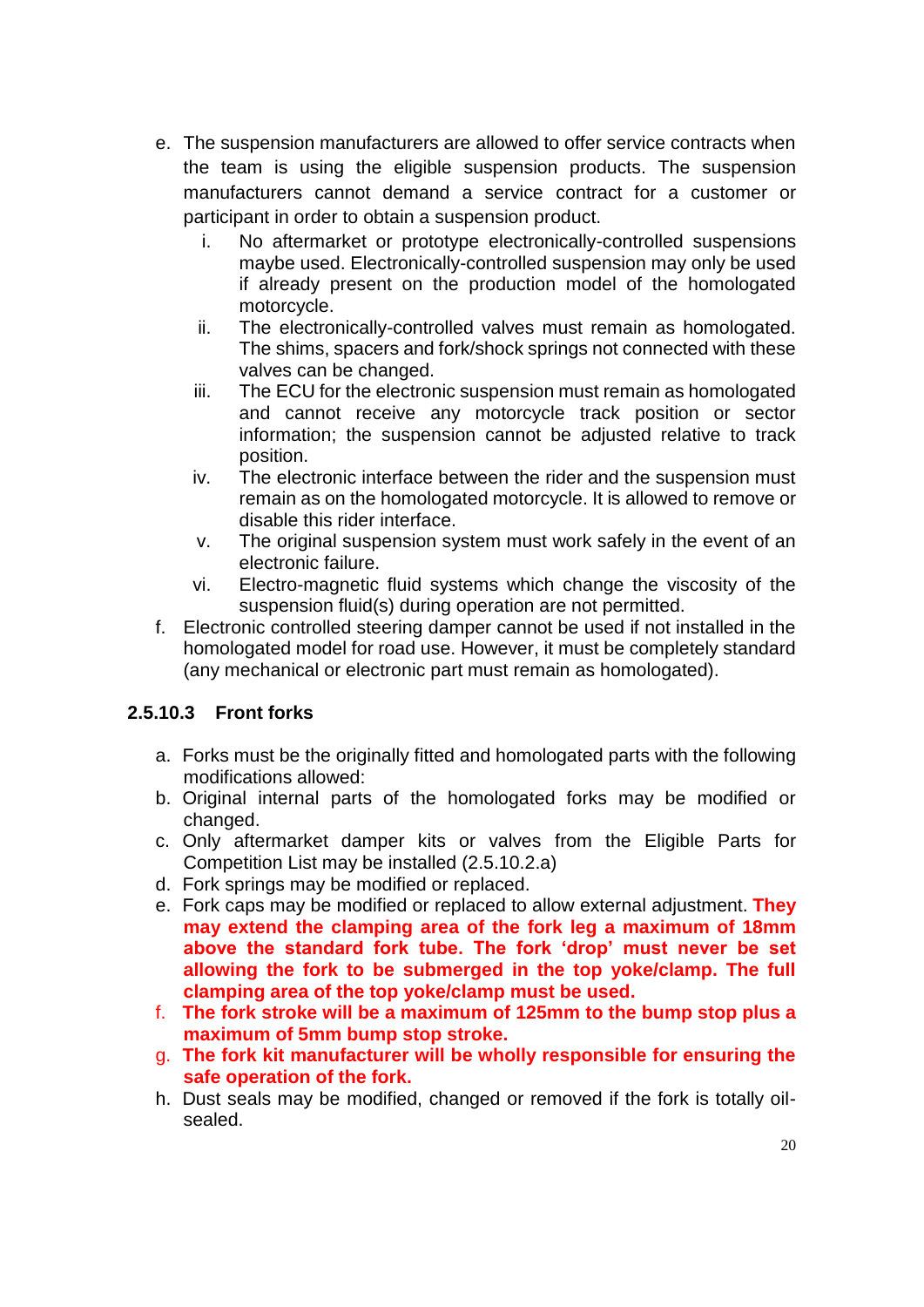- i. The original surface finish of the fork tubes (stanchions, fork pipes) may be changed. Additional surface treatments are allowed.
- j. The front fender mounts integrated in the fork lower may be modified or removed and replaced.
- k. The axle bore in the fork lower cannot be modified. The front axle nut/sleeve may be added or modified and/or made captive.
- l. The upper and lower fork clamps (triple clamp, fork bridges) must remain as originally produced by the manufacturer on the homologated motorcycle.
- m. A steering damper may be added or replaced with an aftermarket damper.
- n. The steering damper cannot act as a steering lock limiting device.

## **2.5.10.4 Rear fork (swing-arm)**

- a. The rear fork must be the originally fitted and homologated part with no modification allowed.
- b. Rear fork pivot bolt must be the originally fitted and homologated part with no modification allowed.
- c. Rear axle chain adjuster may be modified or changed. The wheel axle nut may be replaced and/or made captive.
- d. Rear axle chain adjuster slot may be enlarged to allow the brake calliper mounting to become captive.
- e. A solid protective cover (shark fin) shall be fixed to the swing-arm, and must always cover the opening between the lower chain run, swingarm and the rear wheel sprocket, irrespective of the position of the rear wheel.
- f. Rear wheel stand brackets may be added to the rear fork by welding or by bolts. Brackets must have rounded edges (with a large radius). Fastening screws must be recessed. An anchorage system or point(s) to keep the original rear brake calliper in place may be added to the rear swing-arm.
- g. Wheel support rails/guides may be added to permit quick wheel changes.
- h. The sides of the swing-arm may be protected by a thin vinyl cover only, no composite or structural covers are allowed.

## **2.5.10.5 Rear suspension unit**

- a. Rear suspension unit (shock absorber) may be replaced with a unit from the Eligible Parts for Competition List (see 2.5.10.2.b).
- b. The original attachment points to the frame and rear fork (or linkage) must be as homologated.
- c. All the rear suspension linkage parts must be the originally fitted and homologated parts with no modification allowed.
- d. Removable top shock mounts must remain as homologated. A nut may be made captive on the top shock mount and shim spacers may be fitted behind it.

#### **2.5.10.6 Wheels**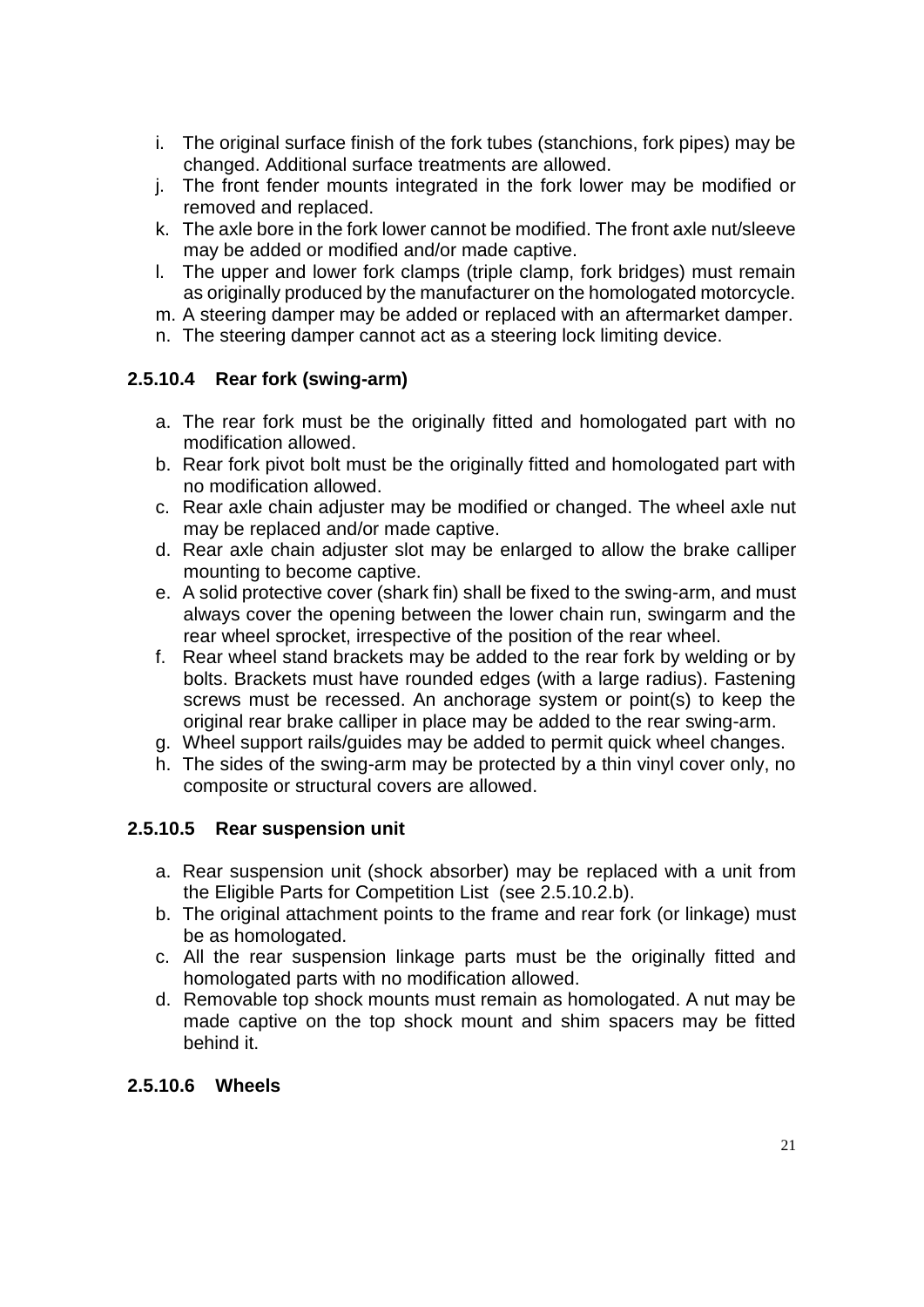- a. Wheels must be the originally fitted and homologated parts with no modification allowed.
- b. The wheels may be overpainted but the original finish cannot be removed.
- c. A non-slip coating / treatment may be applied to the bead area of the rim.
- d. If the original design included a cushion drive for the rear wheel, it must be the originally fitted and homologated parts with no modification allowed.
- e. Wheel axles may be modified or replaced but must be of the same material as the originally homologated part. The shank section of the axle must remain the same diameter as the originally homologated axle but the threaded area may be reduced in diameter.
- f. Wheel spacers can be modified or replaced.
- g. Bearing spacers are free.
- h. Wheel balance weights may be discarded, changed or added to.
- i. Angled aluminium or steel inflation valves are compulsory. **valves are compulsory**.
- j. **The only allowed rim sizes are:**

| <b>Wheels Size</b> |      |  |
|--------------------|------|--|
| Front              | 3.5" |  |
| Rear               | 5.5" |  |

**In the case the machine is not fitted with the aforementioned sizes, a single alternative wheel will be agreed between the manufacture and the FIM SBK Technical Director.**

**The inertia must be within 10% of the originally fitted wheel.**

**The inertia must be within the range of homologated wheels in the other machines.**

## **2.5.10.7 Brakes**

- a. Front and rear brake discs may be replaced with aftermarket brake discs that must fit the original calliper and mounting. **The maximum outside diameter is 320mm.** However, the outside diameter, offset, wheel mounting and the ventilation system must remain the same as on the homologated motorcycle. Internally ventilated discs are not allowed if not present on the homologated motorcycle.
- b. Only Steel (max. carbon content 2.1 wt%) is allowed for replacement brake discs.
- c. Front brake callipers as well as all the mounting points and mounting hardware (mount, carrier, hanger) must be the originally fitted and homologated parts with no modification allowed. (see Art. 2.5.10.3). **Spacers may be fitted between the caliper and fork lower to fit larger diameter discs.**
- d. Rear brake callipers must be the originally fitted and homologated parts with no modification allowed. The mounting points must remain as homologated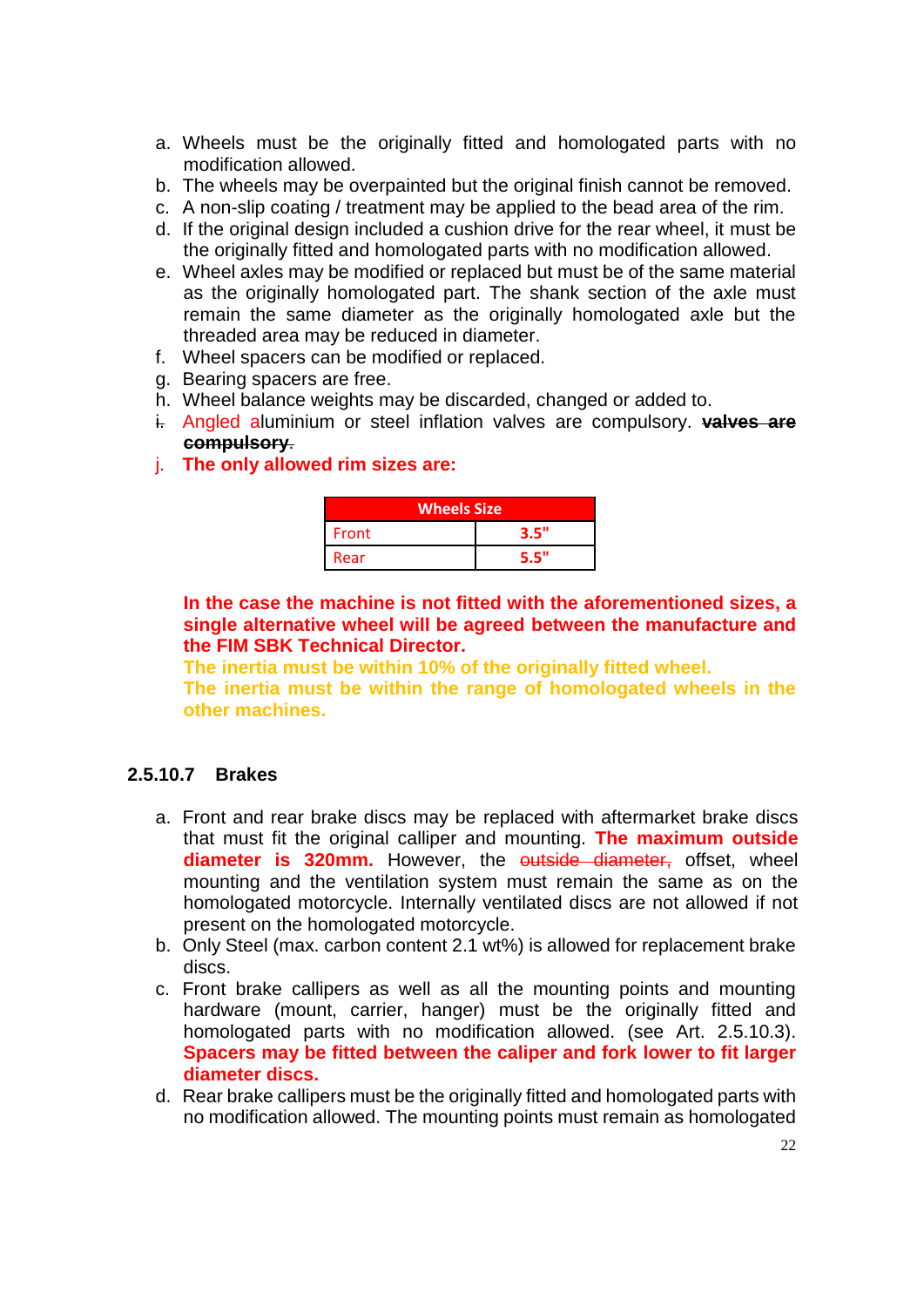but the mounting hardware (mount, carrier, hanger) may have the axle bore sleeved to capture the brake calliper assembly to the swingarm to permit quick wheel changes.

- e. In order to reduce the transfer of heat to the hydraulic fluid it is permitted to add metallic-shims to the callipers, between the pads and the callipers, and/or to replace light alloy pistons with steel pistons made by the same manufacturer of the calliper.
- f. The front brake master cylinder must can be the originally fitted and homologated part with no modification allowed, excluding the hand lever. **or may be replaced with a unit from the Eligible Parts for Competition List. The retail price limit for the front master cylinder (including lever) is €350**

#### **The brake lever design is free.**

- g. The rear brake master cylinder must can be the originally fitted and homologated parts with no modification allowed **or may be replaced with a unit from the Eligible Parts for Competition List. The retail price limits are:**
	- **a. Thumb brake (including lever and mounts) €450**
	- **b. Hand brake €450**
	- **c. Foot operated master cylinder €200**

**The use of thumb or hand brakes is allowed in addition to or instead of the foot operated system. An adaptor may be fitted to the reservoir input of the OEM master cylinder to facilitate this.**

- h. Front and rear hydraulic brake lines may be changed. The brake fluid reservoir may be replaced and/or repositioned. Quick connectors may be used **but only between the master cylinder and the brake hose split**. The split of the front brake lines for both front brake callipers must be made above the lower edge of the fork bridge (lower triple clamp). Brake line hose fittings (including banjo bolts) can only be Steel or Titanium.
- i. Front and rear brake pads may be changed. Brake pad locking pins may be modified for quick change type.
- j. Additional air ducts are not allowed.
- k. The ABS System must be removed.
- l. Motorcycles must be equipped with brake lever protection, intended to protect the handlebar brake lever from being accidentally activated in case of collision with another motorcycle. Composite guards are not permitted. Guards from the Eligible Parts for Competition List will be permitted without regard to the material. The FIM SBK Technical Director has the right to refuse any guard not satisfying this safety purpose.

#### **2.5.10.8 Handlebars and hand controls**

- a. Handlebars may be replaced (except for the brake master cylinder).
- b. Handlebars and hand controls may be replaced and relocated.
- c. Throttle controls must be self-closing when not held by the hand.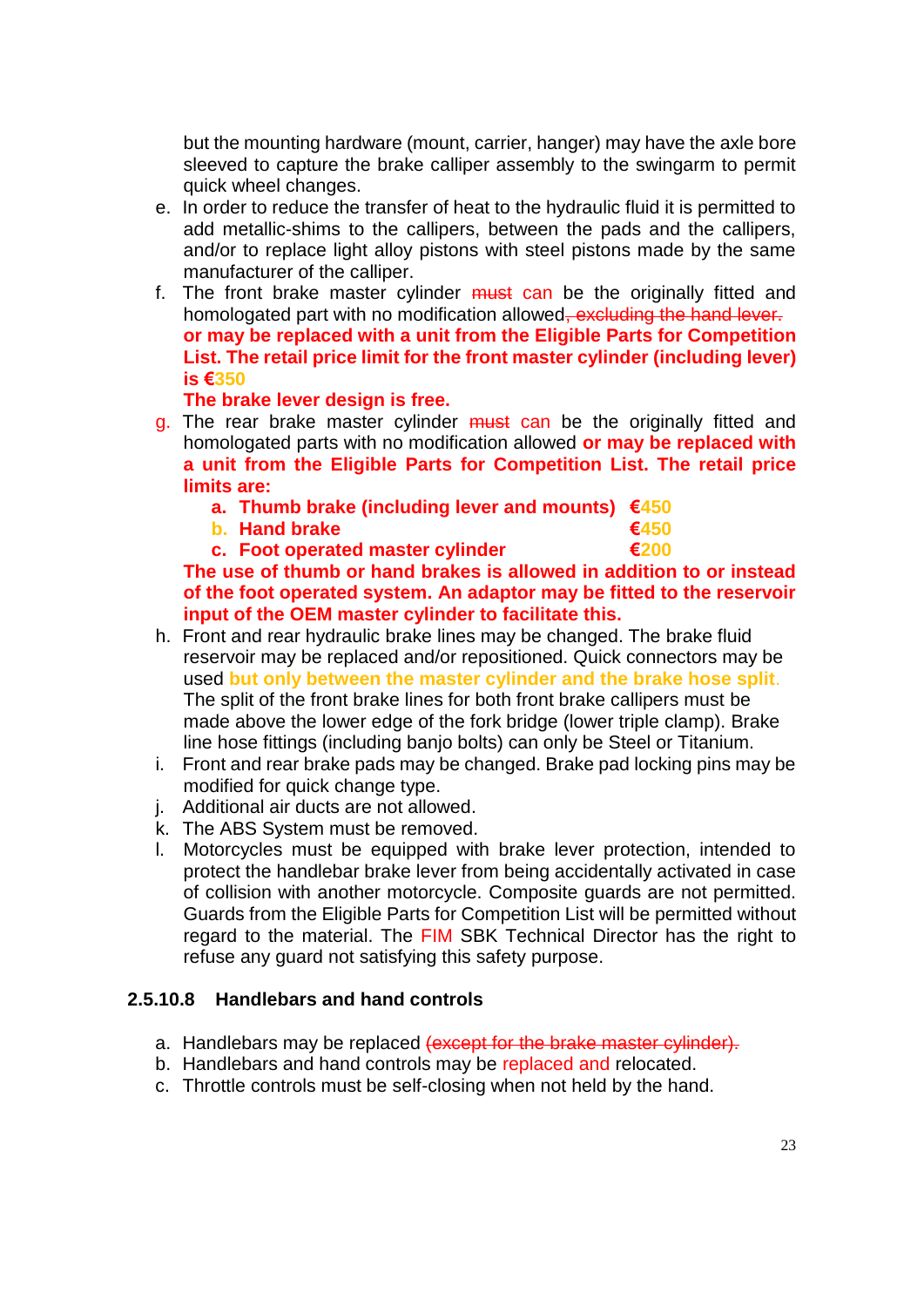- d. Throttle assembly and associated cables may be modified or replaced but the connection to the throttle body and to the throttle controls must remain as on the homologated motorcycle.
- e. Cable operated throttles (grip assembly) must be equipped with both an opening and a closing cable including when actuating a remote drive by wire grip/demand sensor.
- f. Clutch assy and brake lever may be replaced with an after-market model. An adjuster to the brake lever is allowed.
- g. Switches may be changed but the electric starter switch and engine stop switch must be located on the handlebars.
- h. Motorcycles must be equipped with a functional ignition kill switch or button mounted on the right hand handlebar (within reach of the hand while on the hand grips) that is capable of stopping a running engine. The button or switch must be red.

### **2.5.10.9 Foot rest and foot controls**

- a. Foot rests, hangers/brackets and hardware may be replaced and relocated but the hangers/brackets must be mounted to their original frame mounting points.
- b. Foot controls; gear shift (and rear brake**, if kept)** must remain operated manually by foot.
- c. Foot rests may be rigidly mounted or a folding type which must incorporate a device to return them to the normal position.
- d. The end of the foot rest must have at least an 8 mm solid spherical radius. (see diagram A & C).
- e. Non folding footrests must have an end (plug) which is permanently fixed, made of aluminium, plastic, Teflon® or an equivalent type material (minimum radius 8mm). The plug surface must be designed to reach the widest possible area. The FIM SBK Technical Director has the right to refuse any plug not satisfying this safety purpose.

#### **2.5.10.10 Fuel tank**

- a. Fuel tank must be the originally fitted and homologated parts with no modification allowed.
- b. All fuel tanks must be completely filled with fire retardant material (opencelled mesh, i.e. "Explosafe®").
- c. Fuel tanks with tank breather pipes must be fitted with non-return valves that discharge into a catch tank with a minimum volume of 250 cc made of a suitable material.
- d. Fuel caps may be changed. Fuel caps when closed, must be leak proof. Additionally, they must be securely locked to prevent accidental opening at any time.
- e. A rider spacer/pad may be fitted to the rear of the tank with non-permanent adhesive. It may be constructed of foam padding or composite material.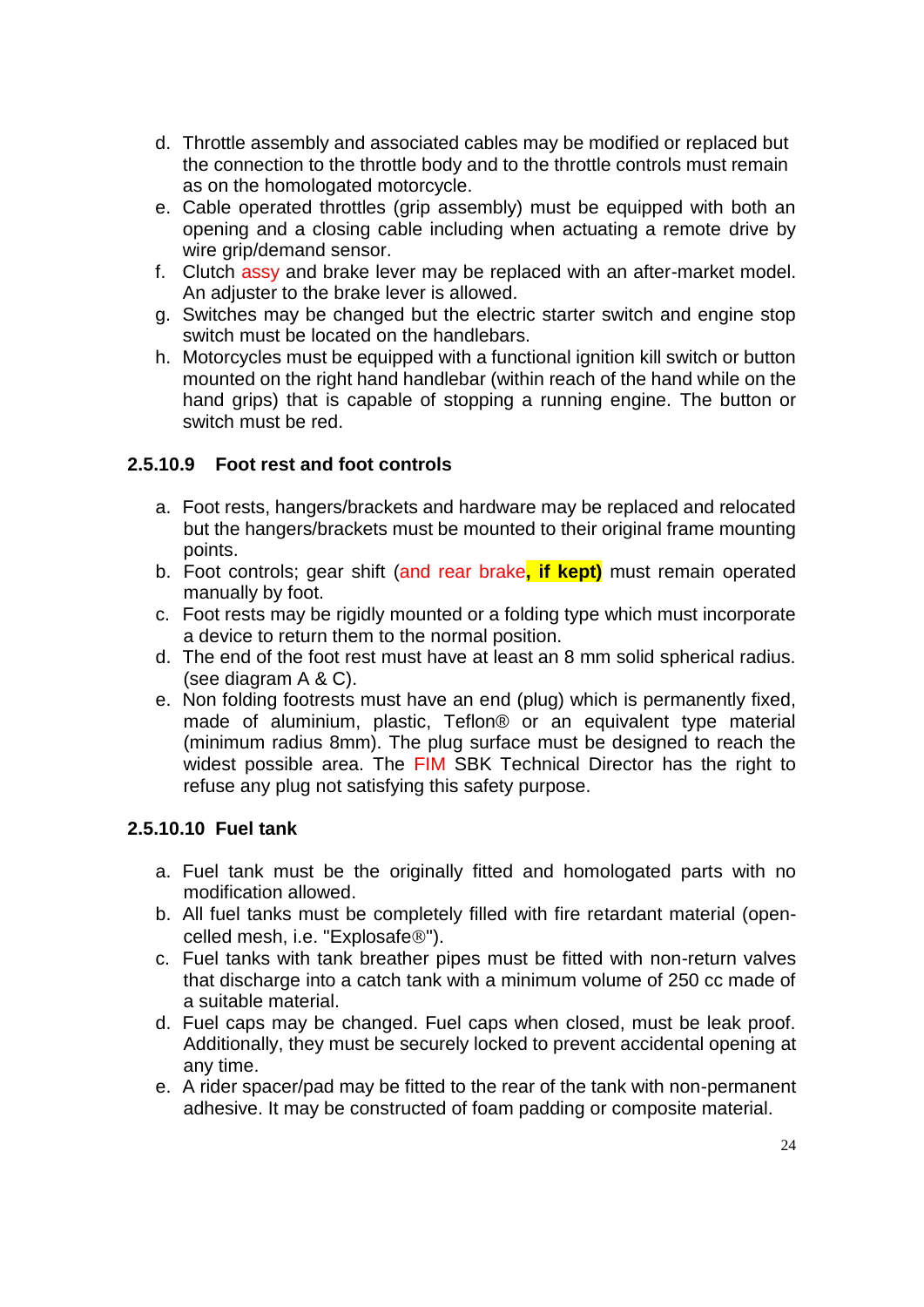- f. The tank may not have a cover fitted over it unless the homologated machine also features a full cover.
- g. The sides of the fuel tank may be protected with a cover made of a composite material. These covers must fit the shape of the fuel tank.
- h. Fuel tank may have heat reflective sheet attached to its bottom surface.

## **2.5.10.11 Fairing / Bodywork**

- a. Fairing, mudguards and body work must conform in principle to the homologated shape as originally produced by the manufacturer. The use of carbon fibre or Kevlar® materials is not allowed in fairing, fuel tank cover, seat, seat base and associated bodywork construction. Specific reinforcements in Kevlar® or carbon are allowed locally around holes and stressed areas. Headlights must be included even when considered external.
- b. For all bodywork paint and decal design is free.
- c. The fairing has a tolerance of +/-10mm from the original homologated road fairing, respecting the design and features of the homologated fairing and any articles below. The overall width of the frontal area may be +10mm maximum. The decision of the FIM SBK Technical Director is final.
- **d. For Supersport Next Generation - The fairing has a tolerance of +/- 8mm from the original homologated road fairing, respecting the design and features of the homologated fairing and any articles below. The overall width of the frontal area may be +5mm maximum. The decision of the FIM SBK Technical Director is final.**
- e. Wind screen may be replaced.
- f. Fairing brackets may be altered or replaced.
- g. The ram-air intake must maintain the originally homologated shape and dimensions.
- h. For Supersport: The original air ducts running between the fairing and the airbox may be altered or replaced. Carbon fibre composites and other exotic materials are forbidden. Particle grilles or "wire-meshes" originally installed in the openings for the air ducts may be removed. Air ducts cannot be added if they are not present on the original machine.
- i. **For Supersport Next Generation: The original air ducts running between the fairing and the airbox may replaced by exact cosmetic replicas of the original parts (also see approved Eligible parts list for Competition).** Carbon fibre composites and other exotic materials are forbidden. Particle grilles or "wire-meshes" originally installed in the openings for the air ducts may be removed. **Flap valves systems may be removed.** Air ducts cannot be added if they are not present on the original machine.
- j. The lower fairing has to be constructed to hold, in case of an engine breakdown, at least half of the total oil and engine coolant capacity used in the engine (min. 5 litres). The lower edge of openings in the fairing must be positioned at least 50 mm above the bottom of the fairing.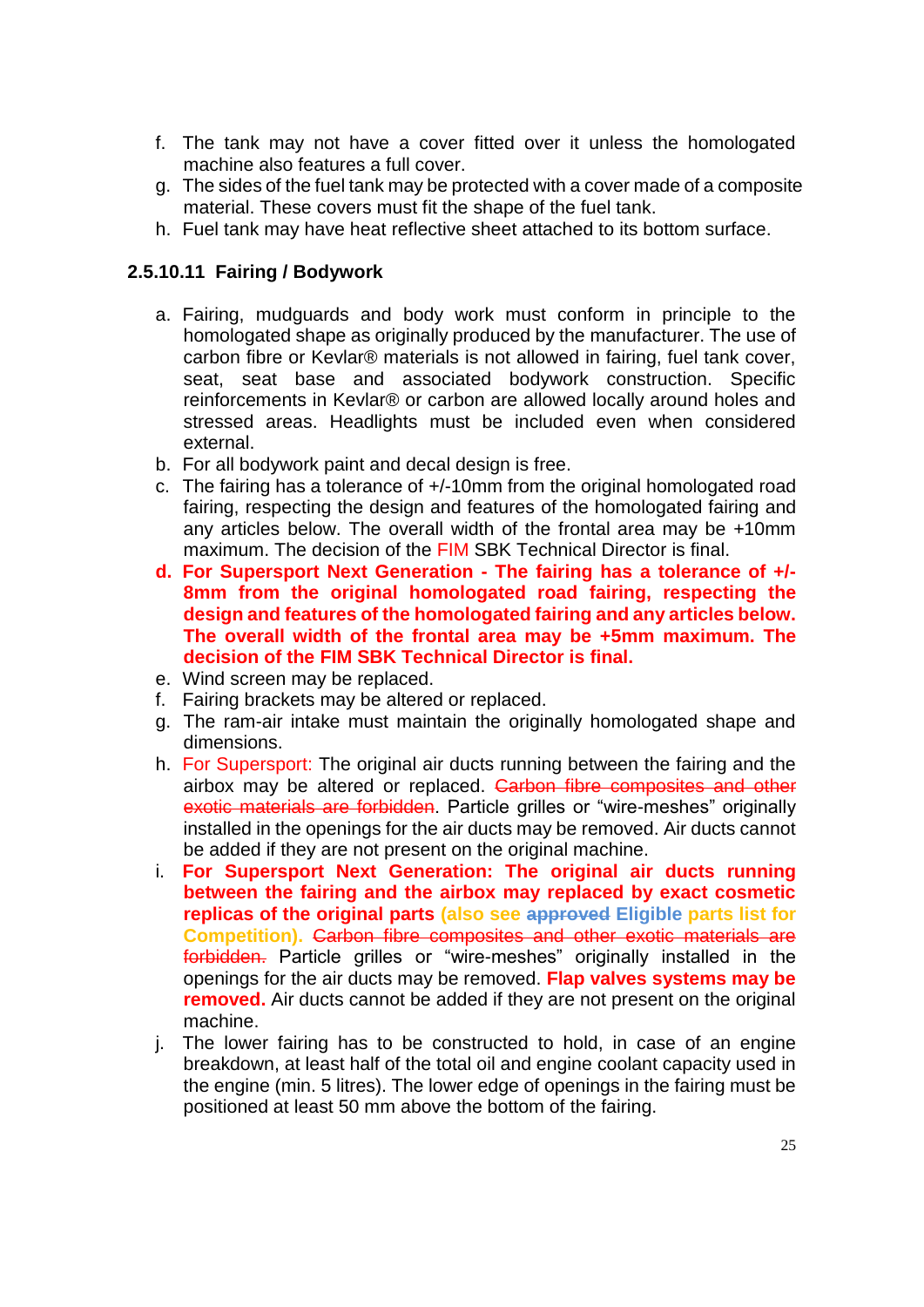- k. The lower fairing must incorporate one hole of 25 mm in the bottom of the front lower area. This hole must remain closed in dry conditions and must be opened only in wet race conditions, as declared by the Race Director.
- l. Minimal changes are allowed in the fairing to allow clearance for protective engine covers.
- m. Holes may be drilled or cut in the fairing or bodywork to allow additional increased intake air to the oil cooler. Holes bigger than 10mm must be covered with a particle grill or fine wire mesh. Grill/mesh must be painted to match the surrounding material.
- n. Original openings for cooling in the lateral fairing/bodywork sections may be partially closed only to accommodate sponsors' logos/lettering. Such modification shall be made using wire mesh or perforated plate. The material is free but the distance between all opening centres, circle centres and their diameters must be constant. Holes or perforations must have an open area ratio > 60%.
- o. Motorcycles may be equipped with a radiator shroud to improve the air stream towards the radiator but the appearance of the front, the rear and the profile of the motorcycle must not be changed.
- p. Front mudguard must conform in principle to the homologated shape originally produced by the manufacturer. Front mudguards may be replaced and the use of carbon fibre or Kevlar® composites are allowed.
- q. Front mudguard may be spaced upward for increased tyre clearance.
- r. Rear hugger type mudguards fixed on the swing-arm may be replaced with a cosmetic duplicates of the original part. The use of carbon fibre or Kevlar® composites are allowed.
- s. The chain guard may be removed as long as it is not incorporated in the rear hugger. If the chain guard is incorporated in the hugger then the chain guard section may be removed or modified to accommodate larger diameter rear sprockets.
- t. The chain guard may be removed as long as it is not incorporated in the rear fender.
- u. The existing rear mudguard under the seat may be removed. A mudguard may be fitted directly onto the swing-arm however it may not cover more than 120 degrees of the wheel.
- v. The exact appearance, shape, size and location of the front headlights of the homologated motorcycle must be respected, and should be obtained by applying a plastic or metallic film on the front of the motorcycle.
- **w. Supersport Next Generation, in the event that the proposed machine is not fitted with a fairing, then a fairing from the manufacturers range may be used by agreement with DWO and the FIM SBK Technical Director. A bellypan according to 2.5.10.11.j is compulsory.**

**2.5.10.12 Seat**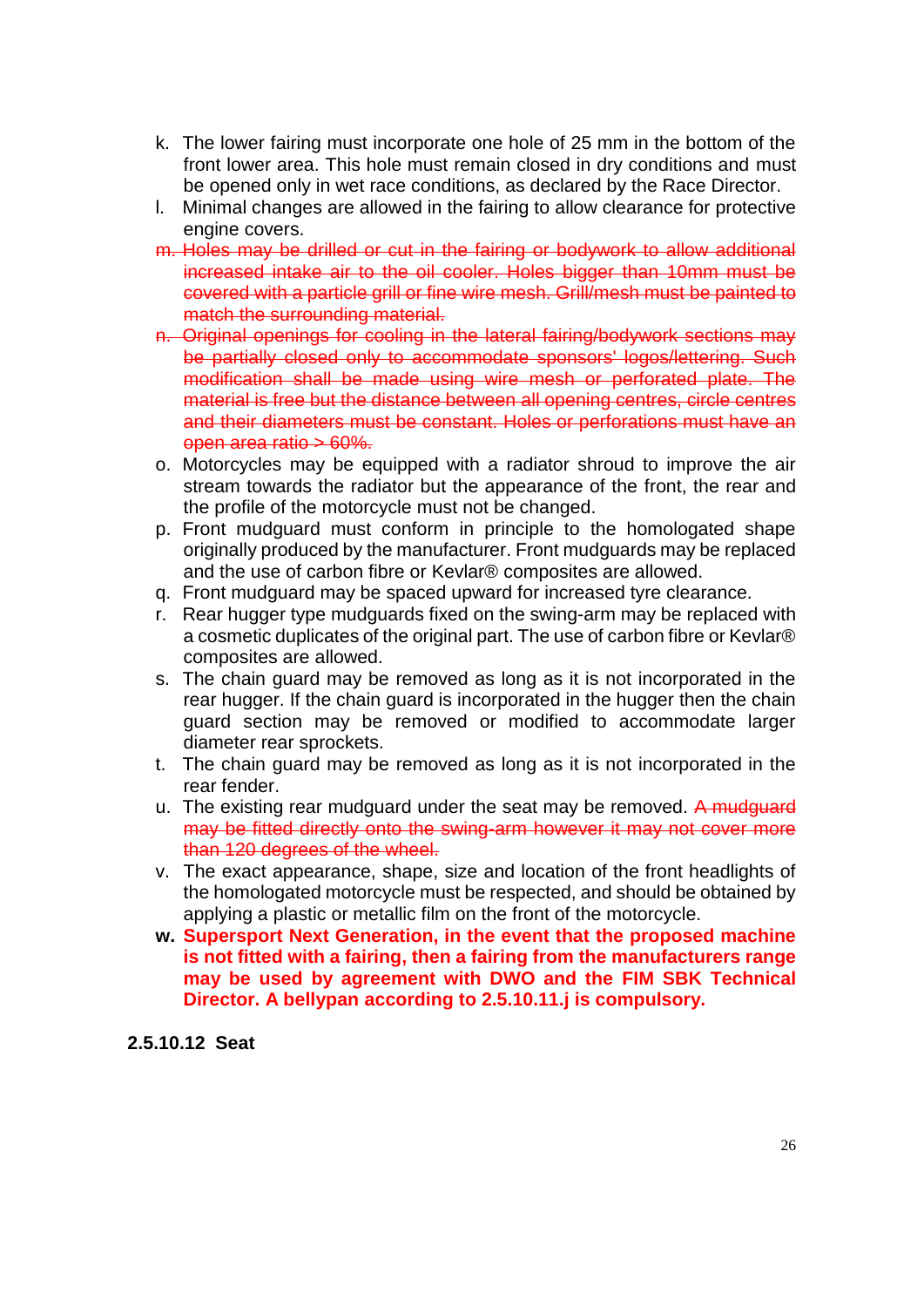- a. Seat, seat base and associated bodywork may be replaced. The appearance from front, rear and profile must conform in principle to the homologated shape.
- b. The top portion of the rear body work around the seat may be modified to a solo seat.
- c. Holes may be drilled in the seat or rear cowl to allow additional cooling. Holes which are bigger than 10 mm must be covered with metal gauze or fine mesh. Mesh must be painted to match the surrounding material.
- d. Same materials as fairing must be used (article 2.5.10.11.a)
- e. All exposed edges must be rounded.

#### **2.5.10.13 Fasteners**

- a. Standard fasteners may be replaced with fasteners of any material and design.
- b. Aluminium fasteners may only be used in non-structural locations.
- c. Titanium fasteners may be used in structural locations, but the strength and design must be equal to or exceed the strength of the standard fastener it is replacing, internal engine bolts must remain of standard homologated materials or materials of higher specific weight.
- d. Special steel fasteners may be used in structural locations, but the strength and design must be equal to or exceed the strength of the standard fastener it is replacing.
- e. Fasteners may be drilled for safety wire, but intentional weight-saving modifications are not allowed.
- f. Thread repair using inserts of different material such as helicoils and timeserts.
- g. Fairing/bodywork fasteners may be changed to the quick disconnect type.

#### **2.5.10.14 Rear Safety Light**

All motorcycles must have a functioning red light mounted at the rear of the machine, this light must be switched on any time the motorcycle is on the track or being ridden in the pit lane and the session is declared WET. All lights must comply with the following:

- a. Lighting direction must be parallel to the machine centre line (motorcycle running direction), and be clearly visible from the rear at least 15 degrees to both left and right sides of the machine centre line.
- b. The rear light must be mounted near the end of the seat/rear bodywork and approximately on the machine centre line, in a position approved by the FIM SBK Technical Director. In case of dispute over the mounting position or visibility, the decision of the FIM SBK Technical Director will be final.
- c. Power output/luminosity equivalent to approximately: 10 15 (incandescent),  $0.6 - 1.8$  W (LED).